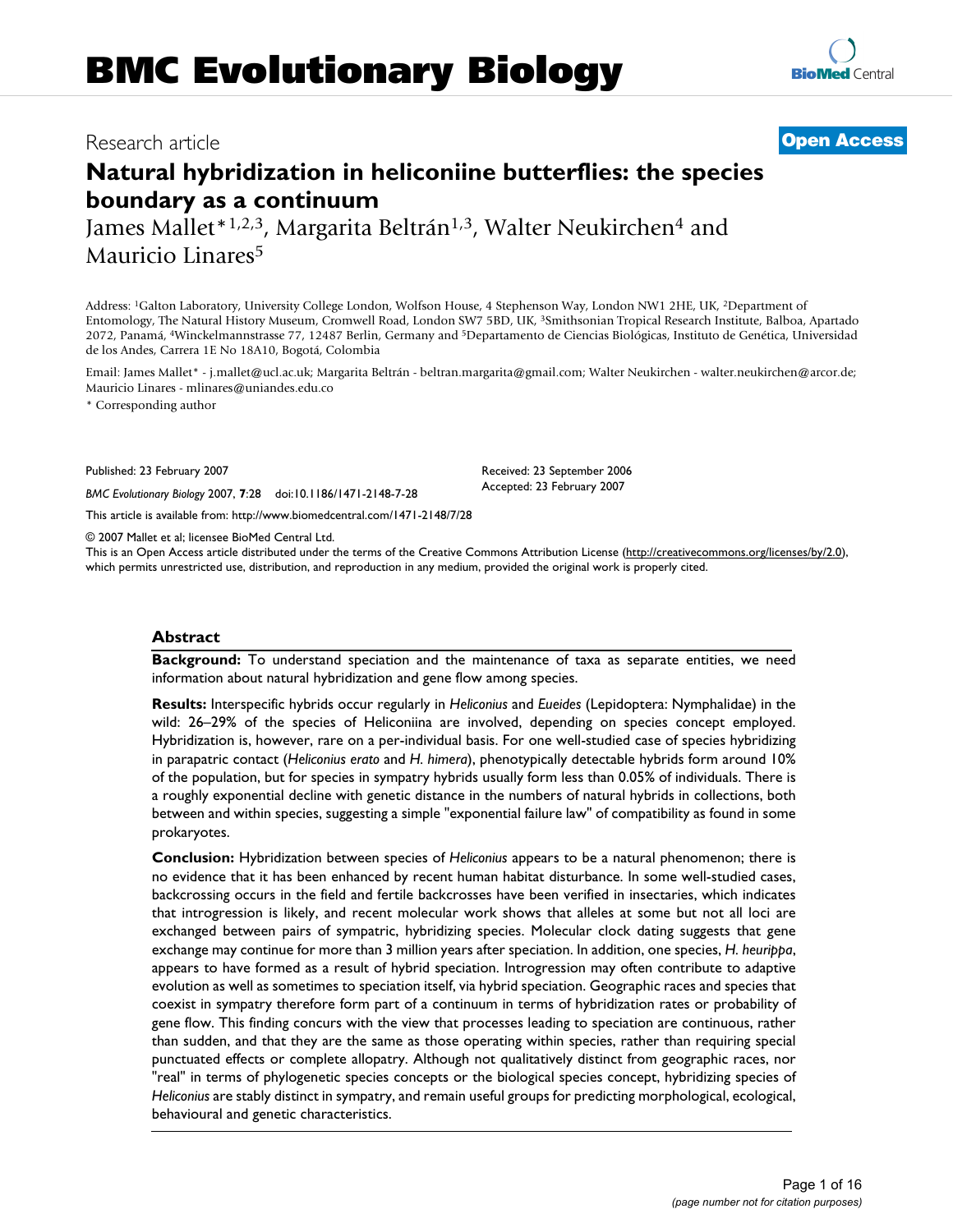# **Background**

#### *The importance of natural hybridization between species*

Recently, major strides have been made in understanding the genetics and ecology of the species boundary in animals. The discreteness, and "reality" of species is being eroded both below and above the level of species. Below the species level, forms are known which remain distinct in spite of potential or actual gene flow. Examples are: host races in phytophagous insects [1,2] and other parasites [3-5], and ecologically or sexually divergent coexisting forms of animals as diverse as sea anemones [6], cicadas [7] fish [8-10], dolphins [11] and killer whales [12]. There is perpetual doubt about the status of related forms which replace one another geographically. New molecular evidence, coupled with revised species concepts has led to taxonomic inflation whereby many readily identifiable taxa, formerly regarded as subspecies within polytypic "biological" species have been upgraded to full species status [13], in spite of abundant hybridization in contact zones. Above the species level, we are beginning to appreciate that hybridization, while rare on a per-individual basis, is a regular and probably important occurrence in nature [14-17]. On average, at least 10% of animal species and maybe 25% of plant species are known to hybridize in nature, although the fraction of species that hybridize may be much higher in rapidly radiating groups [18].

In the past, hybridization was viewed as a secondary phenomenon of little or no evolutionary importance (e.g. ref. [19]: 133). Associated with this view was the idea that actual intermediate stages of speciation could be seen only rarely in nature [20,21], because hybrids were unnatural. This in turn led to a strong emphasis on speciation due to geographic isolation, especially rapid speciation via the "founder effect" [19]. Hybrid zones between differentiated parapatric species or subspecies were therefore interpreted as zones of secondary contact: differentiation was assumed to have occurred in allopatry. Hybridization was even defined by Mayr as "the crossing of individuals belonging to two natural populations that have secondarily come into contact" (ref. [19]: 110). Alternatively, hybrids and hybridization can be viewed as natural intermediate stages of a gradual process of differentiation, possibly in sympatry or parapatry, rather than as unnatural secondary phenomena [14,18,22,23].

Since the evolutionary synthesis, a dominant definition of species in evolutionary biology has been the so-called "biological species concept" [19-21]. Under this concept, members of the same species "actually or potentially interbreed" [19], whereas members of different species cannot do so. Although other, competing definitions of species exist [24,25], most recent studies of speciation claim to have been elaborated and tested using the biological species concept [23,24]. However, "... taxa that remain distinct despite gene exchange have in fact been classified as separate species even by the originators of the biological species concept. Thus there is a clash between two views of species; one is based on the pattern of gene flow, and the other on the maintenance of a cluster of phenotypes ... stable to invasion by foreign genes" [23]. To understand the maintenance of separateness and evolution of species, we need to understand facts about hybridization and gene flow between clusters of phenotypes in nature.

As a part of this movement, many studies have now been done on hybrid zones [23,26,27] and on host races [1,2,28]. However hybrid zone studies have concentrated on parapatric zones of hybridization where hybrids are abundant enough to sample easily. Under the biological species concept, hybridization in such zones is between geographic races, and arguably demonstrates a failure to complete speciation, rather than giving many clues to speciation or species maintenance. In addition, host races can be argued not to be "good species", and therefore could be viewed as having little relevance to interspecific hybridization. Furthermore, even when species that hybridize in sympatry are accepted to be "good species", it could be argued that this is unimportant because no gene flow results; the hybrids may be too sterile or inviable to produce any offspring. Although it is difficult to obtain adequate sample sizes, it would be useful to have more studies of natural hybridization between taxa generally recognized as species, between which natural hybrids are very rare, usually much less than 1%, compared to parental forms from the same area, as well as investigations into back-crossing to parental species.

Here, we review natural interspecific hybridization in a particularly well studied group, neotropical butterflies of the subtribe Heliconiina. Our survey contributes to a reappraisal of the nature of species and speciation. We investigate whether a group of sexual and dioecious animals obey the same fundamental laws of gene flow and introgression as plants and bacteria. Building on a firm base of systematic, genetic, and ecological work on *Heliconius* and their relatives, these data give unrivalled information on the continuum between polymorphisms, races, semi-species, and species in nature.

#### *Natural hybridization between species of* **Heliconius** *and*  **Eueides**

*Heliconius* and related genera are currently classified as subtribe Heliconiina in the Heliconiinae, a subfamily of Nymphalidae [29-32]. Their bright colours and rampant morphological diversification of geographic races within species and between species have led them being highly prized by collectors, and a good representation of speci-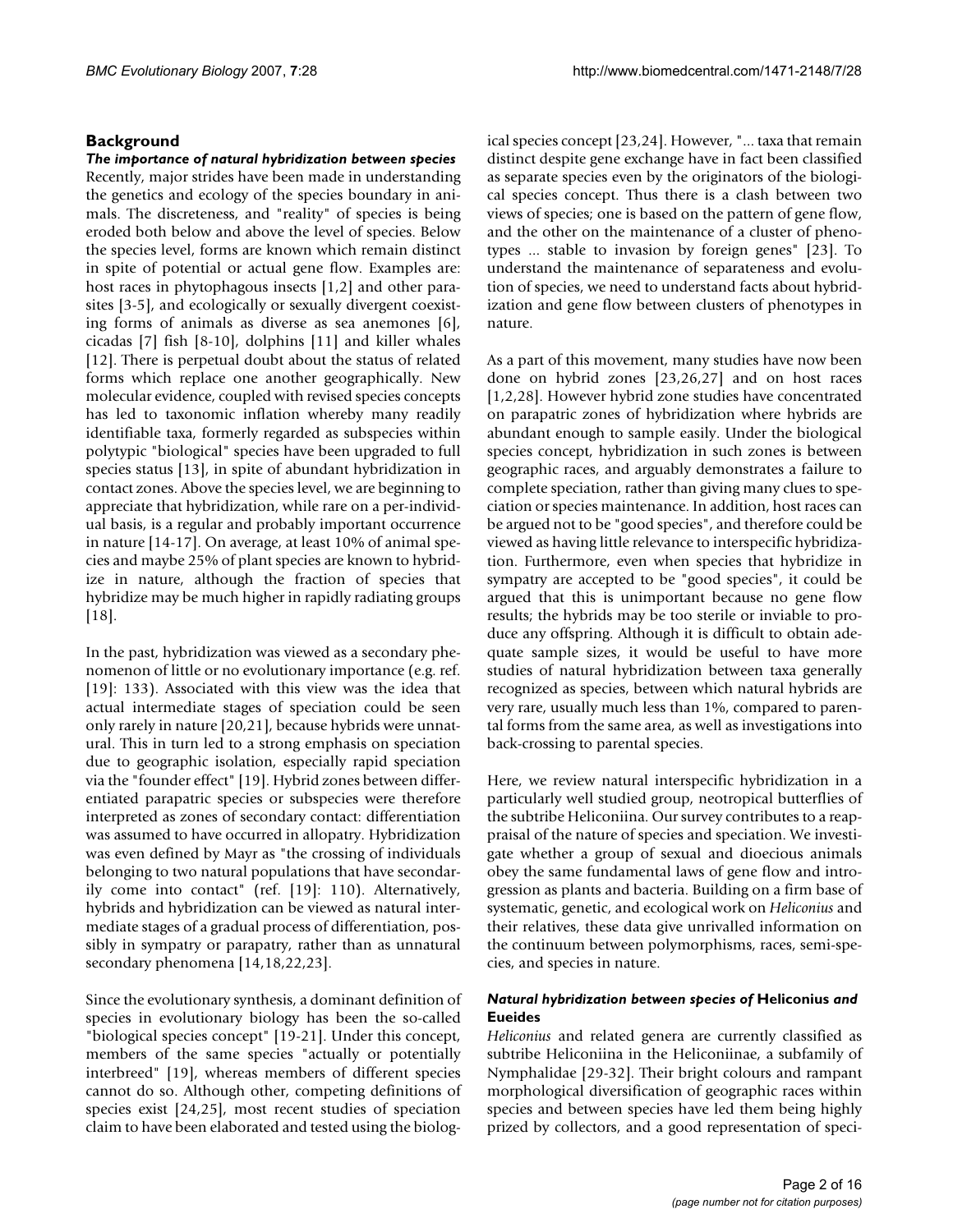mens is found in museums and private hands worldwide. The Heliconiina are distasteful to predators, and their diverse colour patterns are explained as adaptations for warning colour and Müllerian mimicry. They mimic other butterfly groups, particularly the Ithomiinae, but a substantial fraction mimic unrelated species within the Heliconiina [33,34]. Detailed studies on ecology, behaviour, systematics, mimicry, genetics and speciation of this group have been carried out [29,35-39]. Scattered reports of natural hybrids between *Heliconius* species have appeared [40-47], but this is the first attempt to collate and analyse all known cases of interspecific hybridization across the Heliconiina. We here review hybridization for the whole subtribe, and report many new hybrids, including previously undocumented examples within the genus *Eueides*.

We put the hybrids into their phylogenetic context. According to morphological [29,32] and molecular evidence [30,31] on the phylogeny of *Heliconius*, the subtribe can for our purposes be divided into a number of sub-groups (Fig. 1). There is a basal group of small genera (*Philaethria*, *Agraulis*, *Dione*, *Podotricha*, *Dryadula*, *Dryas*). The genus *Heliconius* and allies form the bulk of the group, consisting of *Eueides* and *Heliconius sensu lato* as sister taxa. *Heliconius sensu lato* consists of four major groups. First there are the "basal species" consisting of two small segregate genera (*Neruda* and *Laparus*) close to *Heliconius sensu stricto*. Some molecular data suggest that these two genera nest within *Heliconius sensu strict*o, but other loci and morphological data suggest they may fall outside *Heliconius* [30,32]; these two lineages are therefore shown provisionally as a polytomy with the two major *sensu stricto* lineages from the base of *Heliconius* in Fig. 1. The third group is the *melpomene-cydno*-silvaniform group, consisting of three probably monophyletic subgroups: (i) the *wallacei/burneyi* and *xanthocles*/*hecuba* subgroup (ii) a "silvaniform" subgroup, in which *atthis*, *hecale*, *ethilla*, *ismenius*, *numata*, and *pardalinus* are mainly Müllerian mimics of the yellow and brown "tiger pattern" Ithomiinae, while *besckei* and *elevatus* have red and yellow more typically heliconiine mimicry patterns; (iii) a *melpomene* subgroup containing *Heliconius melpomene* and *H. cydno*, as well as a handful of segregate "species" – *timareta*, *tristero*, *heurippa*, and *pachinus* – which are probably most closely related to *cydno*. The final, *erato-sara-sapho* group also consists of two parts – the *erato* subgroup and the *sara/sapho/charithonia* subgroup (Fig. 1).

# **Results and Discussion**

#### *The data on hybrids between species of* **Heliconius**

An extract of the data on hybrid specimens examined is given in Table 1, and images of some previously unpublished or little-known hybrid specimens are shown in Fig. 2. Colour photographs of upper- and undersides of most

hybrid specimens on which Table 1 is based are available from Additional File 1. To save space, we display only hybrids; pure forms are illustrated in several useful books which cover the genus [44,48,49]. Detailed lists of known hybrid specimens, discussions of the specimens, laboratory evidence for hybridization, and estimates of frequency in the most abundant forms are given in Additional File 2. Raw mtDNA divergence data [30] are given in Additional File 3. A full database of Additional File 1 is provided as downloadable comma-delimited text in Additional File 4.

Hybrids are unknown from the basal genera of the Heliconiina, or from Neruda, Laparus and the basal group of Heliconius, all of which consist of distantly related species highly divergent from one another at mtDNA (Fig. 1). As many of these species are well known and common, the complete lack of hybrids among basal Heliconiina seems unlikely to be due to sampling bias. All known hybrids belong to the three major recent radiations: Eueides, and the melpomene-cydno-silvaniform and erato-sara-sapho groups of Heliconius. There is a strong negative correlation between mtDNA divergence and the numbers of hybrids found in the wild (Fig. 3). Backcross hybrids are mainly known in cases of hybridization between the less divergent hybridizing pairs (Fig. 3). Given mtDNA sequence evolution of  $\sim$  2%/My [50], this hybridization and backcrossing suggests the possibility of continued introgression up to 3–4 million years, and sometimes more, after initial divergence (Figs. 1, 3).

#### *Existence and geographic relations of hybridizing species*

It is clear from our data that interspecific hybridization regularly occurs within *Eueides* and *Heliconius*. In a few cases the parents of obvious hybrids are in doubt, for example within *Eueides* or the silvaniforms (Additional Files 1, 2). It is even possible that a few of the more recent hybrids were "manufactured" in captivity for sale to unwary collectors. Yet the majority of specimens we cite here are natural interspecific hybrids of known parentage. We have good evidence for this from many different collectors, and from a large geographic range, including many collections occurring before insectary breeding became widely practised in the 1980s. Although we have uncovered a substantial number of previously unknown hybrids, previous authors have come to similar conclusions about some of the few specimens known previously (Additional File 2). In many cases, we now have laboratory crossing and molecular evidence for hybridization or introgression (Additional File 2)

Most hybrids recorded here are between distinct forms that overlap substantially in their distributions, and are therefore generally considered different species. In three cases, *H. cydno* × *H. pachinus*, *H. erato* × *H. himera*, *H. chari-*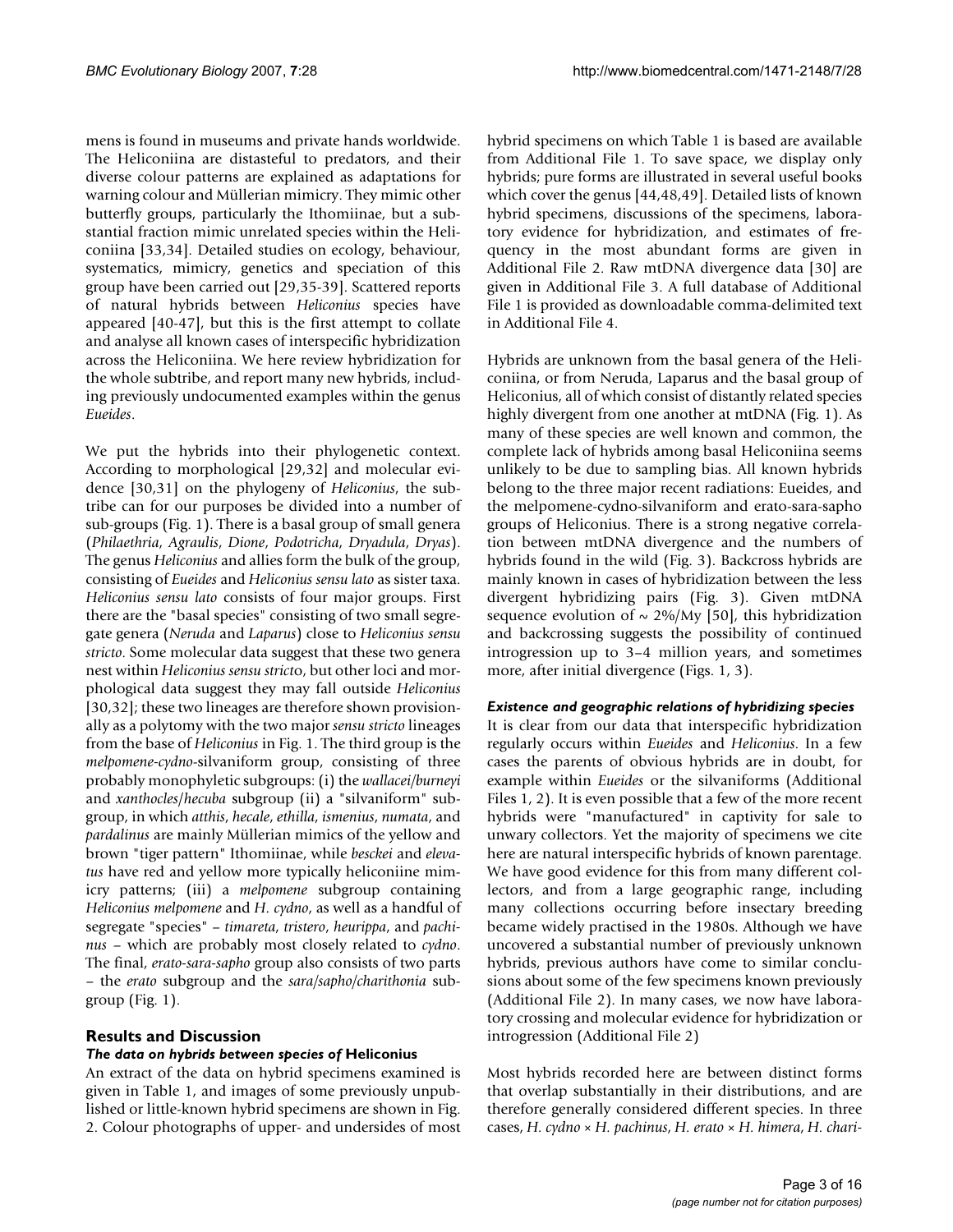

#### **Figure 1**

**Phylogenetic relationships in the Heliconiina**. The phylogenetic tree is based on a Bayesian/MCMC consensus tree obtained using a combination of mtDNA (*CoI*+*CoII*, *16S* RNA), and nuclear genes (*elongation factor-1*α, *apterous*, *decapentaplegic*  and *wingless*) [30]. **\*** = Species known to hybridize with at least one other species in nature. The tree has been rooted using *Boloria* and *Acraea*. To give an idea of the relative time course of heliconiine evolution, HKY+gamma branch lengths have been estimated using the full likelihood rate-smoothing local molecular clock method of [101] on the *CoI*+*CoII* mitochondrial sequence data alone, after calibrating at the root with the estimated HKY+gamma average divergence between all heliconiines and *Acraea* (0.377).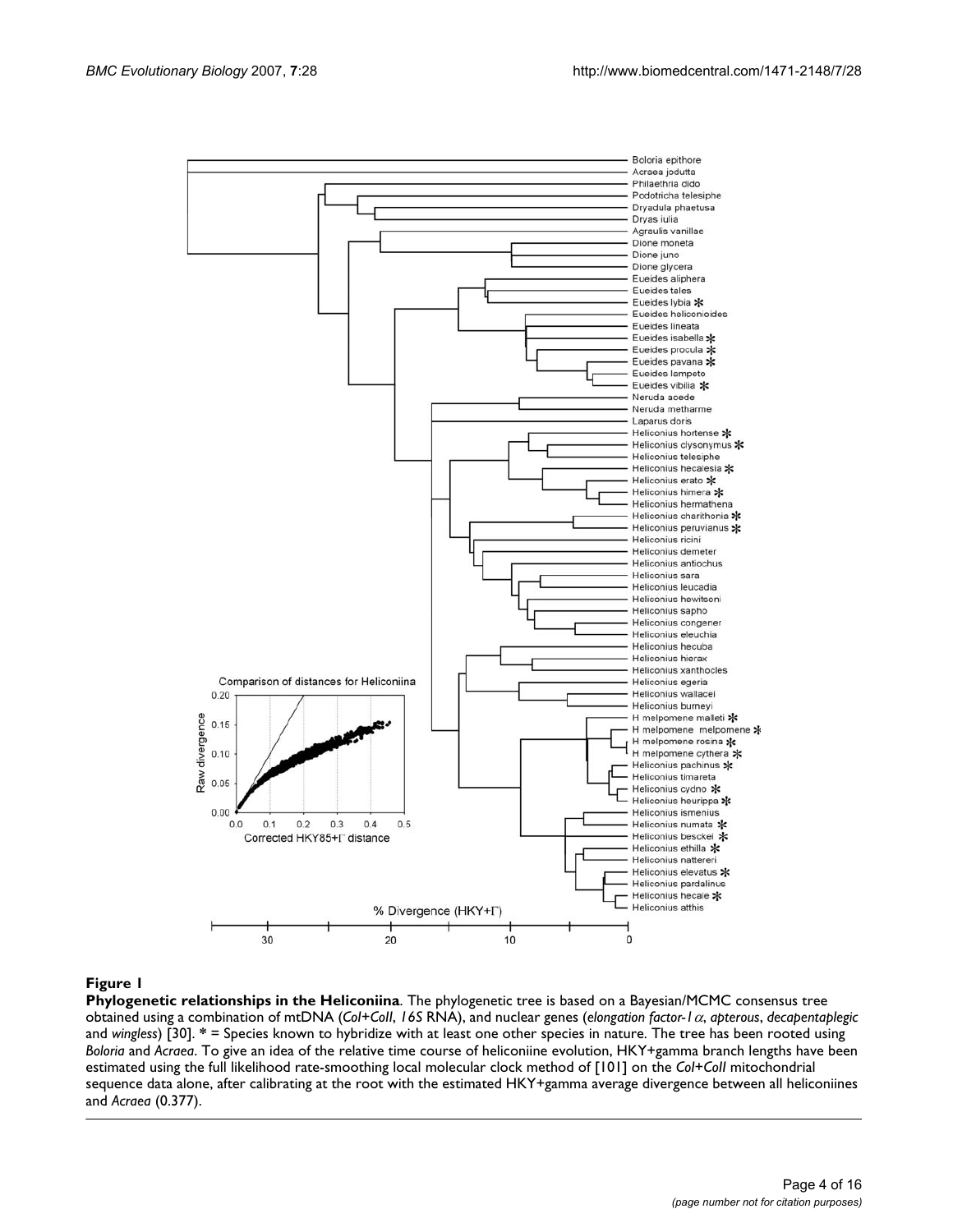| Genus                                          | Species I                           | Species 2   | Geographic<br>relationship | No. of natural<br>hybrids | Backcrossing<br>in lab or field | Laborator<br>y hybrids | Molecular<br>evidence | Assortative<br>mating | F <sub>1</sub> female<br>sterility |
|------------------------------------------------|-------------------------------------|-------------|----------------------------|---------------------------|---------------------------------|------------------------|-----------------------|-----------------------|------------------------------------|
| Eueides                                        |                                     |             |                            |                           |                                 |                        |                       |                       |                                    |
|                                                | lybia                               | vibilia     | sympatric                  |                           |                                 |                        |                       | $^{(+)}$              |                                    |
|                                                | isabella                            | vibilia     | sympatric                  |                           |                                 |                        |                       | $^{(+)}$              |                                    |
|                                                | isabella                            | procula     | sympatric                  |                           |                                 |                        |                       | $^{(+)}$              |                                    |
|                                                | pavana                              | vibilia     | sympatric                  |                           |                                 |                        |                       | $(+)$                 |                                    |
| Heliconius (melpomene-cydno-silvaniform group) |                                     |             |                            |                           |                                 |                        |                       |                       |                                    |
|                                                | numata                              | melpomene   | sympatric                  |                           |                                 |                        |                       | $^{(+)}$              |                                    |
|                                                | <i>ismenius</i>                     | cydno       | sympatric                  |                           |                                 |                        |                       | +                     |                                    |
|                                                | hecale                              | melpomene   | sympatric                  | 2                         |                                 | +                      |                       |                       |                                    |
|                                                | hecale                              | elevatus    | sympatric                  | 3                         |                                 |                        |                       | $^{(+)}$              |                                    |
|                                                | hecale                              | atthis      | sympatric                  |                           |                                 | $\ddot{}$              |                       | +                     |                                    |
|                                                | ethilla                             | melpomene   | sympatric                  | 4                         |                                 |                        |                       | +                     |                                    |
|                                                | ethilla                             | numata      | sympatric                  | 2                         |                                 |                        |                       | $^{(+)}$              |                                    |
|                                                | ethilla                             | besckei     | sympatric                  | 6                         |                                 |                        |                       | $^{(+)}$              |                                    |
|                                                | melpomene                           | cydno       | sympatric                  | 68                        |                                 | ÷                      | +                     | +                     |                                    |
|                                                | melpomene                           | heurippa    | sympatric                  |                           |                                 |                        |                       |                       |                                    |
|                                                | melpomene                           | pachinus    | sympatric                  |                           |                                 | ÷                      | +                     |                       |                                    |
|                                                | cydno                               | pachinus    | parapatric                 | 3                         |                                 | $\ddot{}$              | +                     |                       |                                    |
|                                                | cydno                               | heurippa    | parapatric                 |                           | +                               | +                      | +                     | +                     |                                    |
|                                                | Heliconius (erato-sara-sapho group) |             |                            |                           |                                 |                        |                       |                       |                                    |
|                                                | himera                              | erato       | parapatric                 | 57                        |                                 | $\ddot{}$              | +                     |                       |                                    |
|                                                | erato                               | charithonia | sympatric                  |                           |                                 |                        |                       | +                     |                                    |
|                                                | charithonia                         | peruvianus  | parapatric                 |                           |                                 |                        | +                     | $^{(+)}$              |                                    |
|                                                | hecalesia                           | hortense    | sympatric                  |                           |                                 |                        |                       | $(+)$                 |                                    |
|                                                | hecalesia                           | clysonymus  | sympatric                  |                           |                                 |                        |                       | $(+)$                 |                                    |
| Total                                          |                                     |             |                            | 6                         |                                 |                        |                       |                       |                                    |

| Table 1: Natural and laboratory hybridization between species of Heliconius (see Additional File 1 for specimen details) |  |  |  |
|--------------------------------------------------------------------------------------------------------------------------|--|--|--|
|                                                                                                                          |  |  |  |

*thonia* × *H. peruvianus*, the hybridizing taxa are parapatric. We consider these to be species pairs operationally on the grounds that intermediates are rare in areas of contact compared with parental forms (Additional File 2) [37,46,51-55].

The most abundant hybridizations are between very closely related species or sister taxa, for example between *H. melpomene* and *H. cydno*. However, there is plenty of evidence for hybridization between non-sister species, for example between *H. numata* and other silvaniforms and *H. melpomene*. Hybridization of *ismenius*, *hecale, atthis*, *melpomene* and *cydno* in insectaries by Gilbert [47] & Jean-Pierre Vesco (Additional File 1) confirm that such non-sister hybridization is possible and indeed leads to viable backcrossing. Similarly, *H. erato* hybridizes with its sister species *H. himera* wherever the two meet, but also with the more distantly related *H. charithonia* (Fig. 1). The *Eueides* hybrids involving *isabella* and *vibilia* and at least two other species each must also logically involve some non-sister hybridization.

Hybridization and introgression between species is often associated with rapid adaptive radiation on islands; for example in the Darwin's finches on the Galapagos, the Hawaiian silverswords (Compositae) or Hawaiian *Drosophila*, the birds of paradise in New Guinea, cichlids in African lakes, or fish colonists of glacial lakes in the Northern Hemisphere. This study shows that hybridization is not just a feature of island radiations: *Heliconius* is a highly successful genus in the mainland and lowlands of the continent with the most diverse biota on earth. However, hybridizing species are all within *Eueides* and the two major "non-basal" groups of *Heliconius*. These are the three monophyletic groups that appear to be radiating most rapidly compared with less speciose sister groups within the subtribe (Fig. 1); thus, hybridization in *Heliconius* is most likely a general feature of relatively recent radiations, and is not restricted to islands.

#### *Frequency of hybridization as a fraction of the population*

It is clear that the frequency of hybridization is low on a per-individual basis, as in birds: "Hybrids form in only a very minute percentage of the individuals in all the species mentioned, and I know of no case in which the occurrence of hybrids has resulted in a blurring of the border line between these species" ([21]: 262). On the other hand, as Mayr admitted, such statements contain a tautology: "The definition of hybridization as 'the crossing of individuals belonging to two different species' results in circular argu-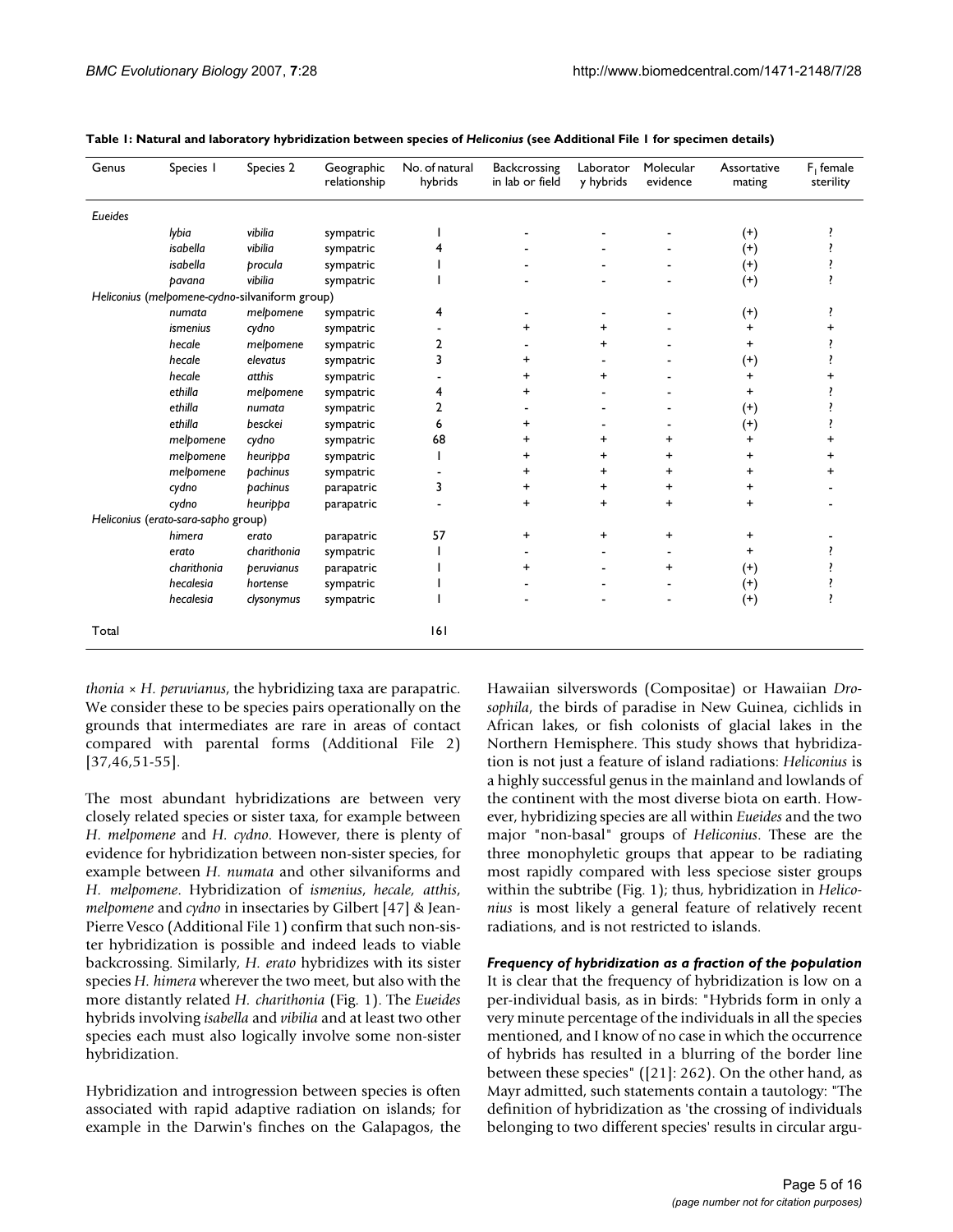

#### Figure 2

**Newly discovered or little-known interspecific hybrids in** *Heliconius* **and** *Eueides*. **a**. *Eueides isabella eva* × *E. vibilia vialis*, male, hybrid no. 4; **b**. *Eueides isabella eva* × *E. procula vulgiformis*, male, hybrid no. 6; **c**. *Heliconius numata aurora* × *H. melpomene malleti*, female, hybrid no. 11; **d**. *Heliconius hecale zeus* × *H. elevatus perchlorus*, male, hybrid no. 16; **e**. *Heliconius ethilla narcaea* × *H. besckei*, female, hybrid no. 28; **f**. *Heliconius numata superioris* × *H. melpomene meriana*, male, hybrid no. 10; **g**. *Heliconius melpomene cythera* × *H. cydno alithea*, male, hybrid no. 34; **h**. *Heliconius melpomene ssp. nov*. × *H. cydno hermogenes*, female, hybrid no. 65; **i**. *H. erato petiverana* × *H. charithonia vasquezae*, male, hybrid no. 158; **j**. *Heliconius hecalesia octavia* × *H. hortense*, male, hybrid no. 160. For further details, see Table 1 and Additional File 1. All hybrids are putative  $F_1$  progeny of interspecies hybridization, except *e* which is interpreted as a backcross to *H. besckei*. Photos: *a*, *i* – Sandra Knapp; *b*, *g* – James Mallet; *c*, *f*, *j*  – Walter Neukirchen; *d*, *e* – Andrew Brower, *h* – Mauricio Linares.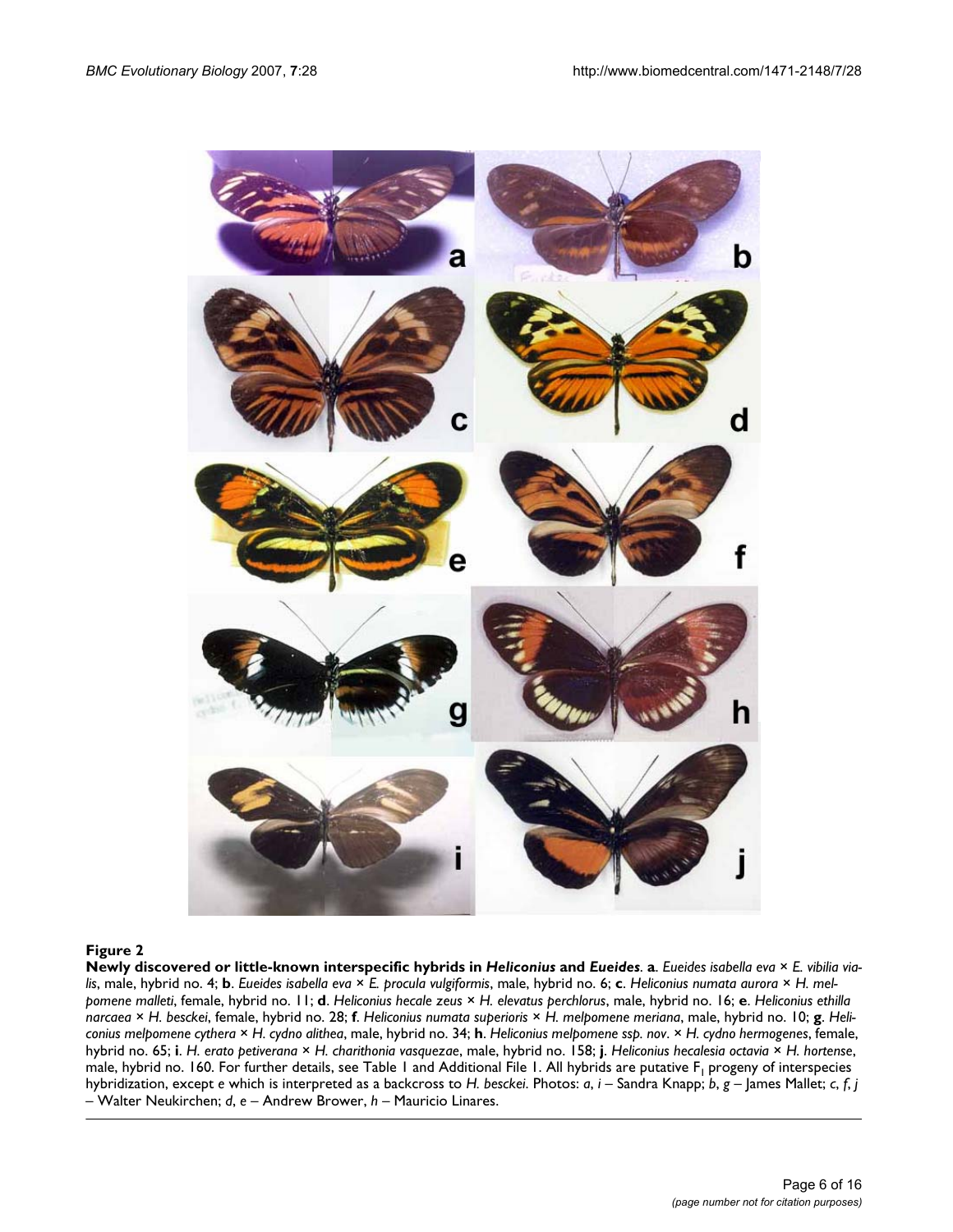

#### **Figure 3**

**A graphical representation of the species boundary**. The numbers of natural hybrids known between pairs of species (from Table 1) are plotted on a logarithmic scale against the average uncorrected DNA divergence estimated from data for 1569 bp of mtDNA [30]. If backcrosses are also known from wild specimens, a halo around the point is shown. Comparisons reflect only species that have zones of overlap; average distance measures are given in Additional File 3. There are no known hybrids between species groups, and no estimates of divergence have been included for intergroup comparisons (*Neruda* and *Laparus* are here treated as part of the *melpomene-cydno-*silvaniform group to which they are closest in mtDNA divergence). A least-squares exponential fit of the species data alone is shown. (To display species pairs which lack known hybrids on the log-linear plot, they have been assigned 0.1 hybrids each, but the fitted line is based on a non-linear regression with untransformed data). Because the comparisons are non-independent, especially where branches of the same phylogeny or even the same species are used twice, a simple statistical analysis is not appropriate (under an assumption of independence, there is a highly significant negative correlation between in rates of hybridization and genetic distance: *N* = 180, *P* = 0.0022, although the proportion of the variance explained is not high, *r*2 = 5%, because of the large number of species pairs for which no hybrids are known). Intraspecific hybridization also approximately fits this scheme; smaller square points in blue represent the equivalent numbers of intraspecific hybrids in world collections (not used in curve fitting). These were estimated by counting the numbers of *intraspecific* hybrids (between morphologically divergent subspecies) in the 2001 catalogue of the W. Neukirchen collection, and dividing by the fraction of total *interspecific* hybrids in the Neukirchen collection over the total known worldwide.

ment because the decision whether or not to include two populations in the same or in two different species may depend on the occurrence of hybridization" ([19]: 111). Obviously, hybridization and gene flow must be rare whether the biological species concept or even a characterbased criterion of species is used, because a total "blurring of the border line" would result in a single species being recognized. Although hybrids must be rare, it is not circular to estimate *how* rare they are. Mayr ([19]: 114) estimated that only one out of 60,000 specimens of birds (across all species) was a true interspecific hybrid. In the birds of paradise, about 30 hybrids were found in 100,000 skins [21], or 0.03%. These values seem about right for *Heliconius* as well. Morphologically detectable hybrids between *H. erato* and *H. himera* form 9.8% of the population in the centre of the best-studied hybrid zone [46], but this is an unusually high rate, and occurs only between two species that replace one another across an extremely restricted hybrid zone. For the most abundantly hybridizing pair of fully sympatric species, *Heliconius melpomene* and *H. cydno*, the fraction of hybrids in natural sympatric populations is usually of the order of 0.05% or less (Additional File 2).

#### *Frequency of hybridization as a fraction of species*

Although hybrid individuals are rare, the frequency of hybridization per species is high. In all, 16 recognized species out of 46 *Heliconius sensu lato* are involved in hybridization, or 35%. (The "*sensu lato*" count includes *Laparus* and *Neruda*, but excludes *Eueides*). Species designations are based on Lamas' checklist [56], except that we here consider *H. hewitsoni* and *H. pachinus* as separate species from *H. sapho* and *H. cydno* respectively. The parapatric *Heliconius cydno*, *H. pachinus, H. heurippa, H. timareta* and *H. tristero* may all be considered to form part of a single species, as could *H. hortense* + *H. clysonymus*, and *H. sapho* + *H. hewitsoni*. If these changes are made, hybridization involves 13 species of a total of 40, giving 33% of species hybridizing. For *Eueides*, 5 out of 12 species are involved in hybridization, a fraction of 42%. Overall, there are 73 species of Heliconiina, of which 21 species hybridize, considering *cydno*, and *clysonymus* and *sapho* group species as separate, giving 29%: with the species lumped, 18/67 species hybridize, or 27%. Thus, at least a quarter of all Heliconiina species are involved in natural interspecific hybridization.

The fraction of heliconiine species that hybridize in nature is higher than for animals as a whole  $({\sim 10\%})$ , and similar to that of British vascular plants ( $\sim$  25%) [18]. However, many smaller groups have higher fractions of hybridizing species than animals as a whole, such as the North American *Papilio* [57], the American warblers, ducks and birds of paradise [18], similar to or exceeding that of the Heliconiina. Even these high rates of hybridization are bound to be underestimates, since there may be many cases in which extremely rare hybrids have remained uncollected, and because hybridization is often hard to detect via morphology in closely similar pairs of species.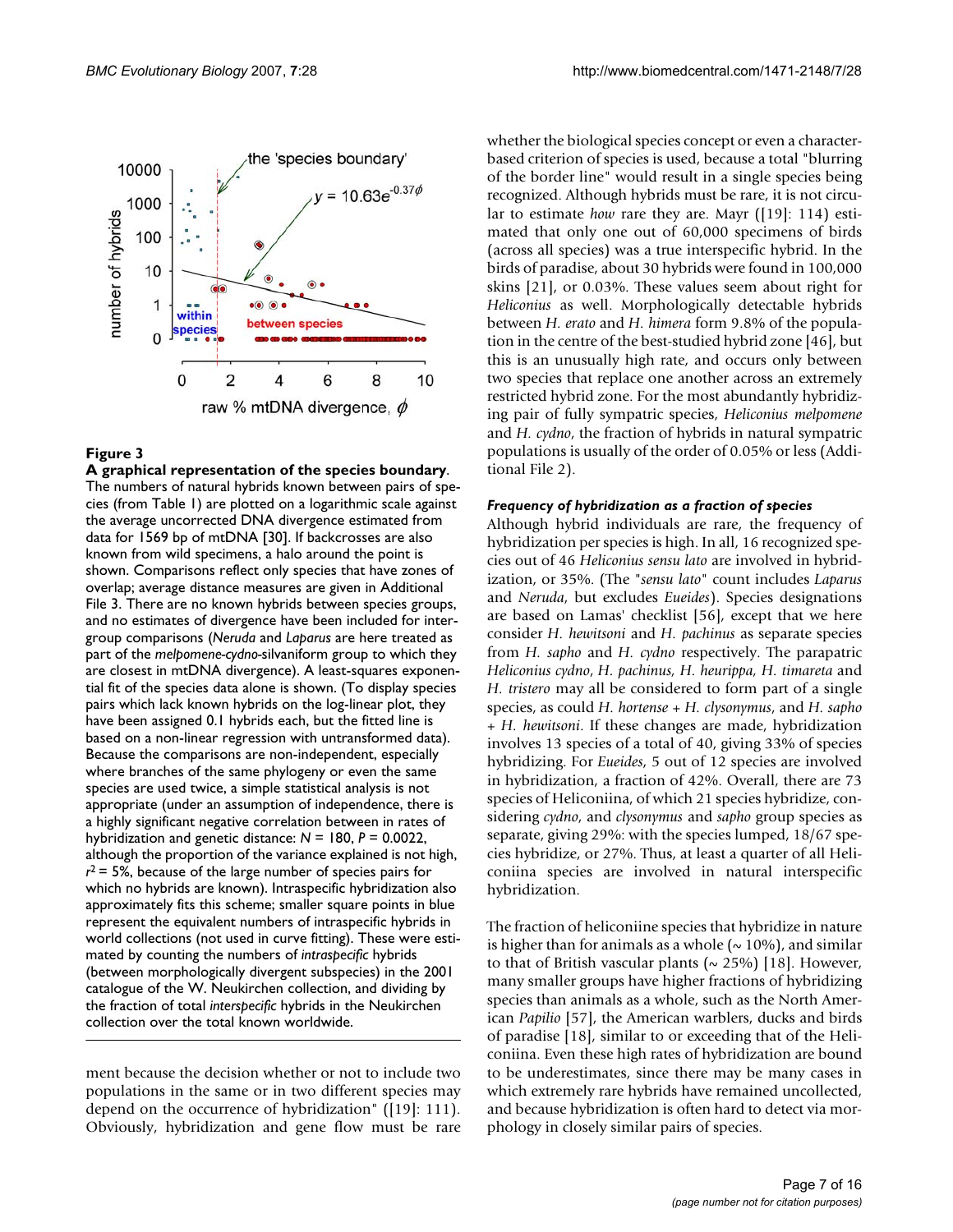#### *Factors affecting rates of hybridization*

It is often said that hybridization between species is distributed patchily among taxonomic groups. According to Mayr ([21]: 260–263, [19]:126–127), natural hybrids in birds are more commonly found in highly dimorphic species such as ducks, game birds, and birds of paradise, that are commonly polygamous or have lekking sexual behaviour. Mayr argued that the short contact period between mates in these species led to more "mistakes". However, this cannot explain high rates of hybridization in the American warblers [18], nor in *Heliconius*, whose males and females mate few times, on average [29,35]. Prager & Wilson [58] used a molecular clock argument to propose that amphibians and birds could remain compatible enough to hybridize for over 20 million years, whereas mammals lose their capacity for hybridization after only 2–3 million years. These authors argue that regulatory gene evolution of intrinsic barriers to hybridization has occurred more rapidly in mammals than in birds or amphibia. However, from broader taxonomic surveys [18], there are few differences between several major taxa in propensity to natural hybridization. The fractions of species known to hybridize in the wild seem not very different among birds, European mammals or European butterflies (9%, 6%, 11%, respectively) [18]. The minor variation among these large surveys is likely to reflect differences in bias or average times of divergence, rather than fundamental differences in regulatory gene action.

A number of biases that affect the per-species estimates of hybridization rate may inflate the apparent heterogeneity. Firstly, colour patterns or other morphology may differ strongly between species in both sexes. This is the case in many brightly coloured birds and butterflies, and it is especially a characteristic of mimetic butterflies such as *Heliconius*. Hybrids will then be more detectable than among drab, relatively uniform taxa. Several other probable examples of such biases have already been given [18]. Thus the apparently high fraction of species hybridizing in ducks, birds of paradise, American warblers, as well as the Heliconiina may not be unusual, or due to the effects of polygamy, but is likely to be closer to the true value because of the greater detectability of hybrids these groups. Sister species will more frequently differ in colour pattern than in drabber groups of comparable size where hybrids would often remain undetected.

On the other hand, it would certainly be surprising if there were no heterogeneity in hybridization among phylogenetic lineages, which could be due to differences in the average ages of sister taxa and speciation rate, as well as inherent effects of the rates of buildup of incompatibilities in different taxa. Within a lineage such as the Heliconiina, the main factor is probably the age of taxa and correlated effects on species compatibility. This seems to

be the case here, where no hybrids are known among the older taxa in the "primitive genera" (Figs. 1, 3), and hybridization is restricted to the three most recently diversified groups: genus *Eueides*, the *erato-sara-sapho* group and the *melpomene-cydno-*silvaniform group within the genus *Heliconius*.

### *Is hybridization natural?*

Mayr [19] argued forcefully that hybridization in the wild was normally due to a "breakdown in isolating mechanisms", particularly after human disturbance of the species' normal habitat. Although this view arises from a somewhat dated view of "isolating mechanisms" as traits beneficial to the species as a whole [59], the argument that hybridization is less intense in pristine habitats is still prevalent today. Clearly, humans might alter habitats in ways which could increase or decrease levels of hybridization. There are frequent conservation concerns when introduced taxa hybridize with native relatives [60,61].

In *Heliconius*, most hybrids are so rare that we cannot for certain say whether they are becoming commoner as a result of habitat alteration. However, many of the hybrid specimens recorded here were collected in the last century or early this century, long before the major episode of rainforest destruction accompanying widespread deployment of the axe and chainsaw. Human activities in rainforests can boost the growth of *Passiflora* foodplants in light gaps, and can greatly change the densities of *Heliconius*, and have probably done so since people arrived in the Americas. However, perhaps one of the clearest examples of human-associated habitat change is the case of a pair of species that probably hybridized more frequently in prehistoric times. The denuded area in Costa Rica now separating *Heliconius cydno* (Atlantic slopes and lowlands) from *H. pachinus* (Pacific slopes and lowlands) should have been suitable for both species. Today the central plateau of Costa Rica lacks suitable rainforest biotopes due to the spread of the capital city of San José in the centre of the probable contact zone [55].

The pair between which we have most hybrid specimens recorded consists of *Heliconius cydno* and *H. melpomene*. Even though the species overlap extensively, *H. cydno* is normally found in small lightgaps or in the understory of lowland tropical forest, and is commoner in uplands to about 1800 m than *melpomene*. *Heliconius melpomene*, on the other hand, is commoner at lower elevations and in more open habitats, such as at the margins of rivers, in savannahs, or scrubby second growth [62,63]. Forest destruction might therefore tend to improve life for *melpomene*, while causing *H. cydno* to retreat. However, while there will have been changes of distribution, and possibly even a temporary increase in contact due to invasion of *melpomene* into habitat with declining populations of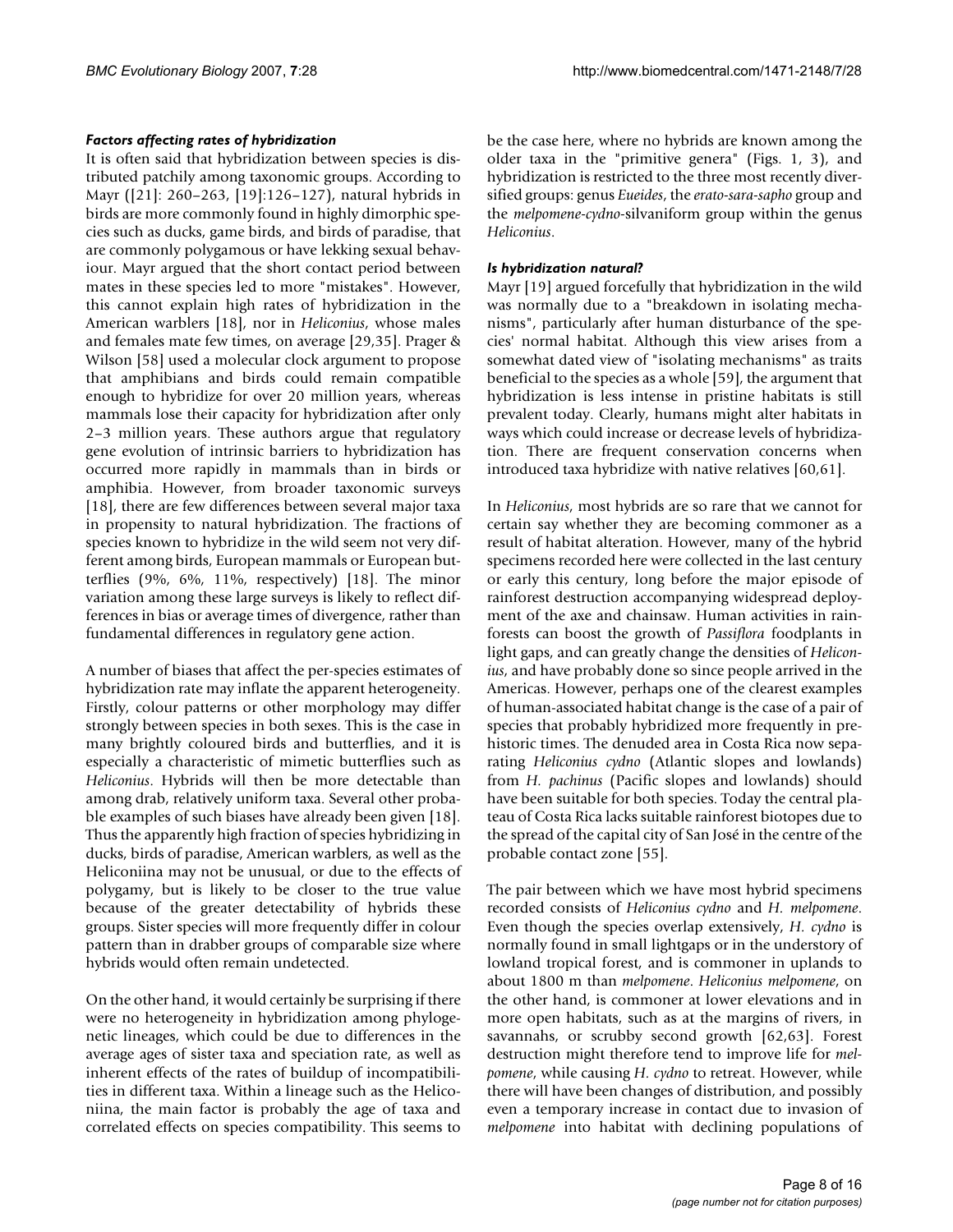*cydno*, there would always have been plenty of contact between the two species in Central America, western Colombia and Ecuador, and in the valleys and slopes of the Andes. An increase in patchy "edge" habitat might have caused hybridization rates between the two species to have changed, but overlap and resultant hybridization almost certainly occurred regularly without human intervention.

The species with the next highest numbers of hybrid specimens, *Heliconius himera* and *H. erato*, are found together only in very narrow zones of overlap. Again, there are habitat differences between the species: *H. himera* is found in higher and drier environments than its close relative *erato* in southern Ecuador and northern Peru [45]. Contacts with hybridization are found in three areas (Additional File 1; [36]). Near Rodríguez de Mendoza in N. Peru, we do not know the exact source of the *H. himera* that hybridizes with the commoner *H. erato* (they probably originate from the Río Marañon drainage near Chachapoyas) so it is unclear whether habitat disturbance has been to blame. In the other two contact zones, in ravines and gallery forests in southern Ecuador and along the Río Marañon in northern Peru, it is likely that contact was more, rather than less extensive before transition zone forests were felled for agriculture. Here, the species are today restricted to steep forested ravines [36,45].

In most other cases of hybridization in the heliconiines there is no obvious reason why hybridization should be solely a result of human interference, even though human-wrought changes in the neotropics have been extensive over the last century. In summary, nothing in the ecology or distribution of any of these species leads one to believe that hybridization started only recently, and only as a result of human habitat disturbance.

#### *A general law of speciation? The species boundary as an exponential failure law*

Is there any evidence for a well-demarcated species boundary in these butterflies? If species have a discrete "reality" of reproductive isolation, we might expect a sharp discontinuity in reproductive isolation between geographic races and species. In Fig. 3, we plot numbers of hybrids known between pairs of races or pairs of species against mtDNA divergence. Rates of hybridization (measured by numbers of hybrids) between species are negatively correlated with the degree of genetic divergence. Assuming that molecular evolution is relatively clock-like, this implies that the frequency of hybridization is related to the time since divergence. This relationship extends even to intraspecific levels. Divergence between members of the same species is usually less than about 1.8% for this region of mtDNA (Fig. 3), and the fitted line therefore predicts even more hybrids between geographic races in collections than between species, as indeed is observed (Fig. 3). In heliconiine butterflies, "reproductive isolation" between populations and between species is not only approximately continuously distributed, but also the effect of genetic divergence between species predicts this relationship.

Although the exact form of the relationship between genetic distance and hybridization probability is not clear from the noisy data available in Fig. 3, the curve is more or less continuous. An increasing failure to hybridize with genetic divergence might be expected to follow an "exponential failure law", the probability distribution that predicts failure of simple mechanical or other devices, such as light-bulbs, with time. An exponential line of fit is plotted in the fitted curve of Fig. 3, and similar log-linear effects of genetic divergence on gene flow occur in transformation experiments with bacteria [64]. An illusion that species are completely reproductively isolated can also be explained by this exponential law: hybrids become too rare to be detected once divergence has proceeded a long way, even though the underlying exponential probability distribution from which hybrids are sampled is actually continuous.

Rather than demonstrating a special effect applying only to eukaryotic, sexual species for which reproductive isolation has some meaning, our data shows that heliconiines approximately follow a log-linear compatibility failure law similar to that found in normally asexual prokaryotes. The chief difference is slope: *Bacillus* exchange genes at a thousandth of the within-strain rate even when chromosomal DNA differs by as much as 20% [64]; in heliconiines, natural hybridization becomes vanishingly rare (i.e. falls bellow the single-hybrid "veil line") beyond about 8% mtDNA divergence (Fig. 3). The difference in slope is not surprising in view of the large differences in biology: failure of bacterial transformation might be due to a lack of uptake of foreign DNA by the bacterial cell wall (although apparently this is not the case in *Bacillus*), or to a failure of the DNA to integrate into the host genome. In heliconiines, failure to produce hybrids depends on behaviour and the probability of mating, and on the fitnesses of hybrid zygotes. Nonetheless, although mechanisms for gene exchange are very different, leading to different slopes, there is an underlying similarity of the species boundary in terms of overall shape and continuity in these very different taxa.

#### *Evolutionary importance of hybridization*

*Heliconius* interspecific hybrid females that have been studied in the laboratory are often sterile, while hybrid males are fertile (Table 1) [47,65,66]. These are examples of Haldane's rule, in which the heterogametic sex (the female in Lepidoptera) suffers greater inviability or steril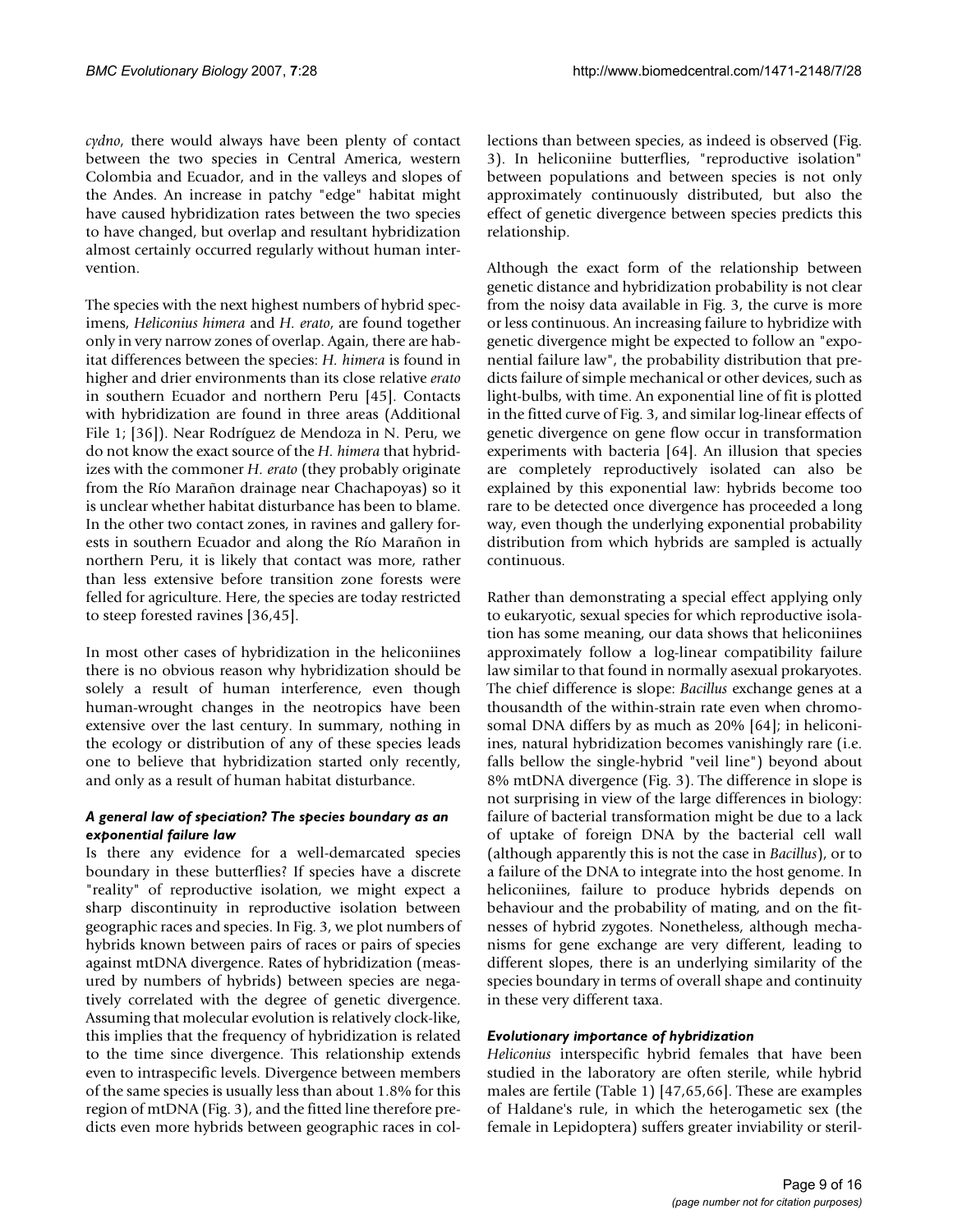ity than the homogametic sex (the male in Lepidoptera) [67]. The *H. erato* × *H. himera*, *H. pachinus* × *H. cydno* and *H. heurippa* × *H. cydno* hybrids are exceptions that are fertile in both sexes [55,68]. Although female sterility is a characteristic of hybrids between species such as *H. cydno* and *H. melpomene* [47,65,69], Haldane's rule sterility has recently been found between geographic populations considered members of the same species, and even between different populations of the same subspecies (*Heliconius melpomene melpomene* [70]), indicating that even hybrid sterility is not an infallible characteristic of species [71].

In all of the laboratory hybridizations of *Heliconius* studied to date, male hybrids are fertile, even where female hybrids are completely sterile, or sterile in one direction [47,65,66,70]. The presence of backcross hybrids in the wild in a number of these species indicates that introgression may occur, largely in pairs of less divergent species, but even in some rather divergent species. There is clear evidence for natural backcrossing in eight pairs of *Heliconius* species (Fig. 3), representing around 62% of the 13 least divergent hybridizations. In contrast, none of the five most divergent species hybrids show evidence of backcrossing. In the laboratory, backcross broods between *cydno* and *melpomene* and between *erato* and *himera* are fertile, and can be used to introduce genes from one species to another [47,66,72]. Although the initial hybridization can be difficult due to strong assortative mating, genes from *hecale*, *atthis*, *ismenius*, *melpomene* and *cydno* in the *melpomene-cydno-*silvaniform group can apparently be mixed together at will in the laboratory (Additional Files 1, 2; [47]). The similarity of allelic frequencies at some loci, and the strong differences at others in *H. himera* and *H. erato* can be explained by selective gene flow at some loci [51]. Two recent studies [54,55] have demonstrated sharing of some, but not all molecular markers between *Heliconius melpomene*, *Heliconius cydno*, and *H. pachinus*. For example, in both studies, similar or identical haplotypes were found at the autosomal gene *Mpi*, while the same species were entirely distinct at the sex-linked gene *Tpi*. In both studies, also, mitochondrial DNA showed no evidence of introgression, as expected due to Haldane's rule sterility of females. These patterns are best explained by selective introgression at only some genomic regions [54,55].

In *Heliconius*, very similar mimetic colour patterns appear in related, non-sister species, even though closest relatives usually differ in colour pattern [30,33,37]. For example, apparently homologous "ray" mimicry patterns appear in Amazonian *melpomene, timareta*, and *elevatus*, and also the "radiosus" forms of *H. pardalinus* [41]. Possibly, the rayed pattern is ancestral; but, if so, this would require red forewing bands in extra-Amazonian *melpomene*, and in

*heurippa*, *tristero*, and *besckei* to have repeatedly evolved in parallel in the different lineages. Multiple parallel evolutionary events may be possible on the *Heliconius* genetic background, but given that DNA introgression occurs, it does not seem unlikely that the occasional hybridization and backcrossing we document has led to transfer of alleles suitable for different mimetic environments. Under this scenario, some of the diversity of mimicry rings achieved by *Heliconius* lineages could be due to their ability to exchange fully formed colour pattern adaptations between closely related species [73,74]; in Gilbert's metaphor, hybridization supplies *Heliconius* species with an interspecific "shared toolkit" of mimicry genes [47]. In addition, because colour pattern is often involved in mate choice [38,39,75], hybridization can lead to new colour pattern combinations which may promote hybrid speciation [76]. This scenario is particularly plausible in *Heliconius heurippa* [66].

An important practical consequence of introgression is that conflicts between morphological or molecular characters in phylogenetic reconstruction may sometimes be explained by gene transfer as well as by parallel evolution and errors in phylogeny estimation. A "true" bifurcating phylogeny of closely related species may not exist, except as an artificial consensus of gene genealogies [54,77,78]. Available multi-locus studies now strongly suggest that introgression selectively affects only certain parts of the genome [54,55,79-82]. In *Heliconius*, the above prediction that horizontal transfer of adaptive colour pattern genes has occurred will become testable when genes affecting colour pattern are characterized at the molecular level [75,83].

#### *Species continuous with infraspecific forms*

Another important lesson from data on hybridization is that species, or at least the entities to which the term "species" is normally applied, may not be completely reproductively isolated, and that speciation does not completely close down gene flow. With time, reproductive barriers will often become more complete, but they may remain leaky in related species, and introgression, even between non-sister taxa, may persist at low levels for many millions of years after speciation. A strict interpretation of the biological species concept might lump all species between which hybrids are known, but this radical solution would require uniting virtually the entire *melpomenecydno-*silvaniform clade of *Heliconius*, many of the *Geospiza* Darwin's finches, and many species and even genera of ducks, game birds, birds of paradise, orchid genera, among others. Furthermore, if gene flow is our criterion, rather than hybridization, occasional gene flow via horizontal gene transfer is found across even larger systematic divides, especially at the base of the tree of life where it seems to have triggered important adaptive innovations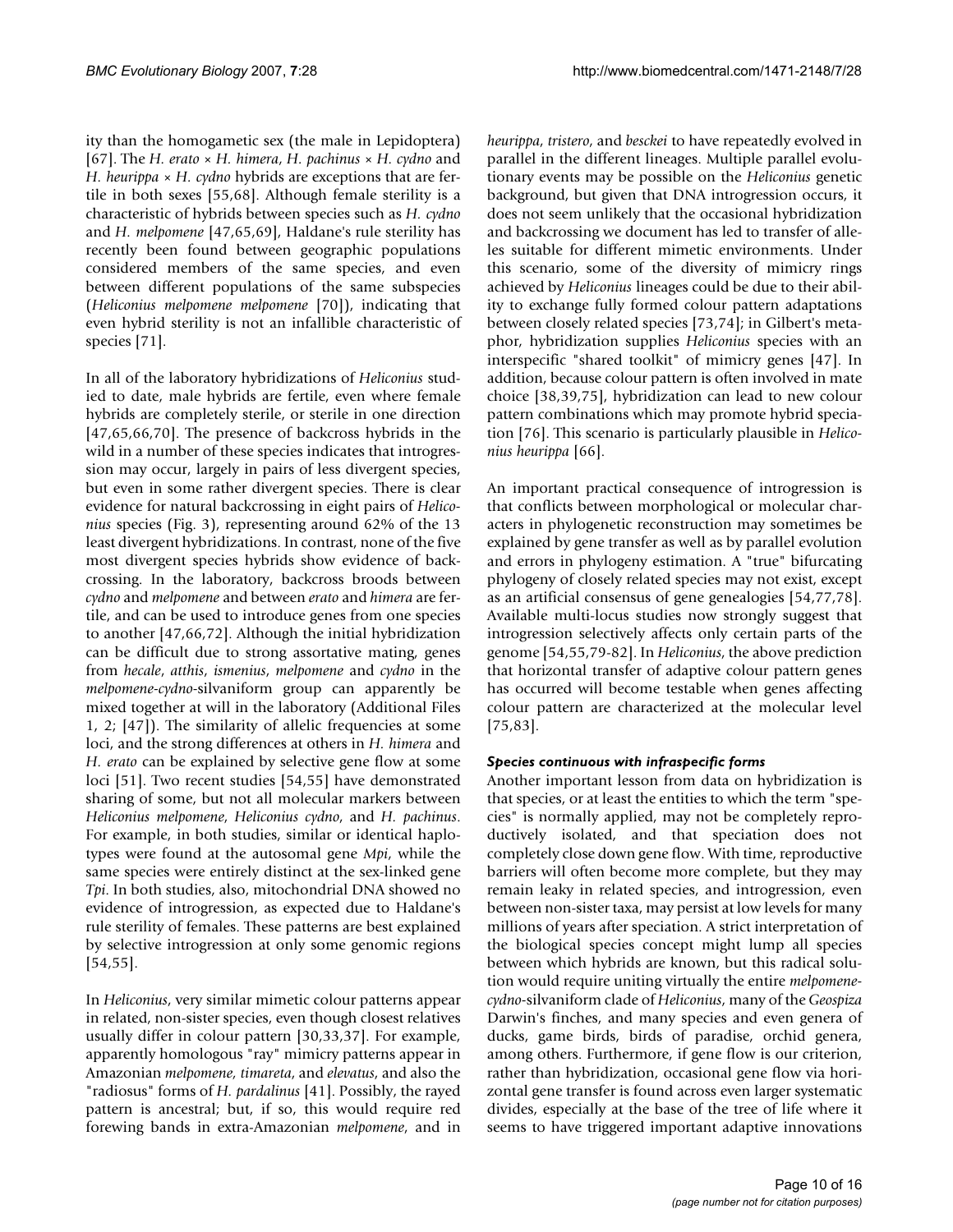[84]. Yet hybridizing taxa can usually coexist, diversify, radiate and have distinguishable ecologies, sexual behaviour, and genetics, as we expect for species, in spite of this occasional gene flow. Selective gene exchange of this kind now seems likely to be relatively common whenever the weak introgressive pressure expected between species is more than balanced by sufficiently strong disruptive selection (although potentially quite weak in absolute terms) keeping some parts of the genome distinct. This clearly is the case in *Heliconius*: we know of no populations where a pair of hybridizing species form a panmictic hybrid swarm, even though introgression is seen regularly and very likely contributes in important ways to adaptive evolution and speciation.

If the above argument from hybridization against a strict reproductive isolation concept is accepted, it seems clear also that most variants of the phylogenetic species concept will also fail. Given the possibility of gene flow between species taxa, the phylogeny will often be reticulate, even with non-sister taxa, for some while after speciation. A monophyly-based species concept will not do, nor will a concept based on genealogical concordance at multiple loci apply, at least strictly. Instead we are forced to accept that the taxa we name are "unreal" phylogenetic units whose species designations are merely useful because we can tell the clusters of genotypes we call species apart when they overlap, and because they predict distinct morphology, ecology, and behaviour [85]. Such species may have no real species-level phylogeny (except an artificially imposed consensus tree); instead the true reality is that different parts of the genome may have truly different genealogies.

Calling these taxonomic units species might seem unsatisfying to a purist. However, heliconiine species names such as those of the taxa enumerated in Table 1 have been relatively stable since the biosystematic work of Emsley and Brown in the 1960s and 1970s [29,86]. They are also concordant with mate choice, colour pattern, host plant choice, and other ecological parameters known to differ between the species that hybridize [62,63,87]. We have no doubt that, in spite of their leaky boundaries and continuity with infraspecific categories, these heliconiine species taxa and the names applied to them will continue to be useful because the forms they circumscribe are identifiable and because they successfully predict divergent biological traits about which scientists wish to communicate.

# **Conclusion**

Interspecific hybrids are regularly found among Heliconiina (Lepidoptera: Nymphalidae) in the wild: overall, 26–29% of the species are involved, depending on species concept. Hybrids are restricted to the two most recently radiated "crown" genera, *Heliconius* and *Eueides*, where they involve 33–35% and 42% of species, respectively. These are among the highest recorded per species hybridization rates for any organism [18]. Based on a molecular clock, reproductive isolation can often remain incomplete for more than 3 million years after speciation. Hybridization is, however, rare on a per-individual basis. For one well-studied case of species hybridizing in parapatric contact (*Heliconius erato* and *H. himera*), phenotypically detectable hybrids form around 10% of the population, but for most species in sympatry, hybrids usually form less than 0.05% of individuals. In a few cases for which we have detailed information, backcrossing occurs in the field and fertile backcrosses have been verified in insectaries, which indicates that introgression is likely. Furthermore recent molecular work shows that alleles at some but not all loci are shared between *H. cydno* and *H. melpomene*, a pair of sympatric, hybridizing species [54,55].

Hybridization between species of *Heliconius* appears to be a natural phenomenon; there is no evidence that it has been enhanced by recent human habitat disturbance. There is a roughly exponential decline in the numbers of natural hybrids with genetic distance both between and within species, suggesting an approximation to a simple "exponential failure law" of compatibility as found in some prokaryotes. Geographic races and species that coexist in sympatry therefore form part of a continuum in terms of hybridization rates or probability of gene flow. Although not qualitatively distinct from geographic races, nor "real" in terms of phylogeny or lack of hybridization, species must by definition be identifiable via some loci that are stably divergent in sympatry. Named heliconiine species remain useful for predicting significant differences in morphological, ecological, behavioural and genetic characteristics, even though they regularly hybridize and exchange genes. This finding concurs with the view that processes leading to speciation are continuous, rather than sudden, and that they are the same as those operating within species, rather than requiring special punctuated effects or complete allopatry. Furthermore, the transfer of adaptive genes is possible, and may play an important role in adaptation and speciation.

# **Methods**

#### *Detection and definition of "hybrids"*

Data and photographs of specimens noted here from literature records, museums, and private collections were collated into a database (Additional Files 1, 4). A few other interspecific *Heliconius* hybrids may still exist in smaller public and private collections not visited by us. However, we believe our extensive international coverage is adequate for the purpose of documenting the extent of hybridization across the genus.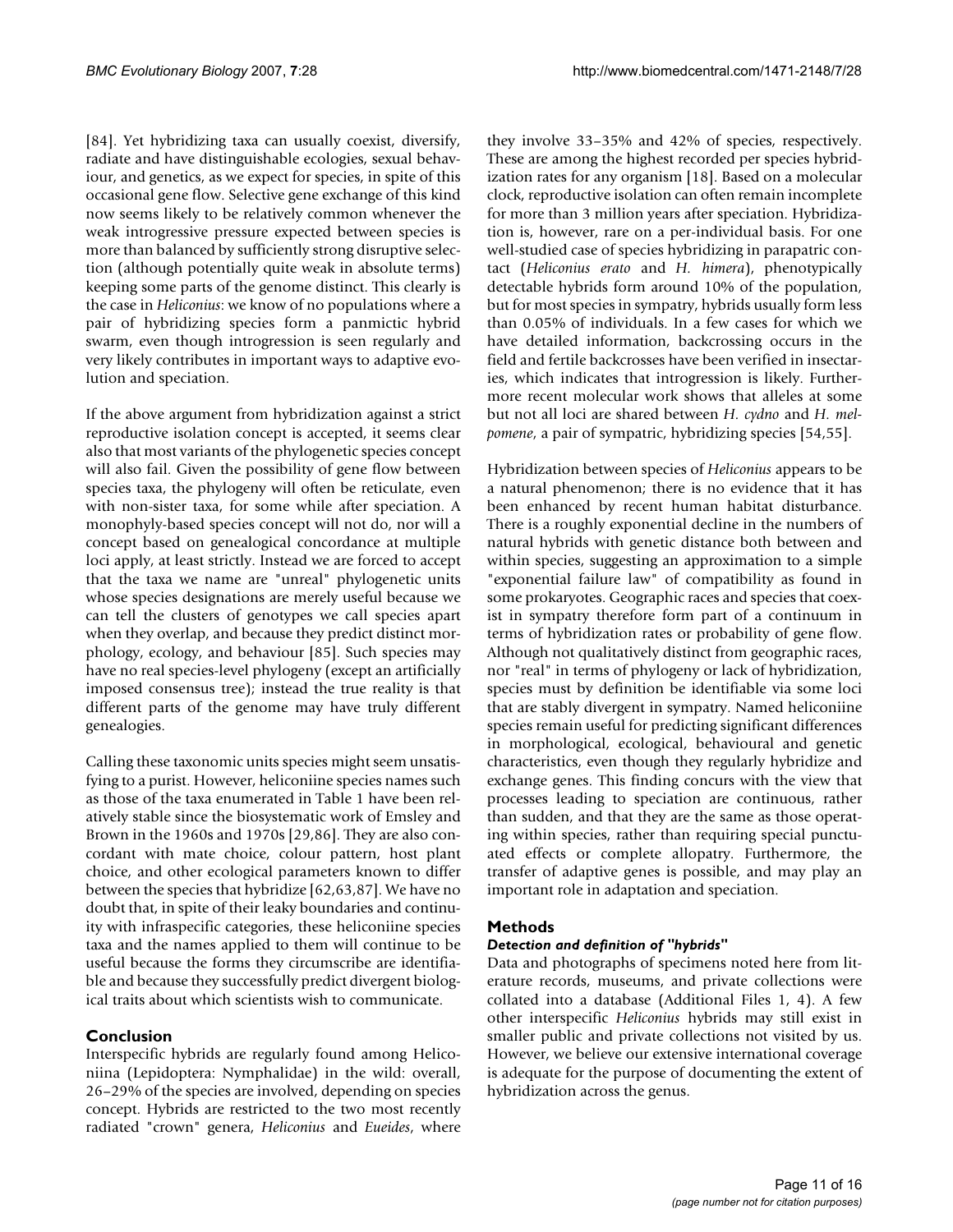Closely related species of *Heliconius* usually belong to distinct mimicry rings [30,33,37], suggesting that a shift in mimicry plays a role in speciation and the maintenance of specific distinctness thereafter [35,37,38]. Therefore, putative hybrids between such species are mostly easy to identify. Having located potential hybrid specimens, we use morphological criteria, coupled with knowledge of intra- and interspecific *Heliconius* genetics [72,83,88-93] to decide whether they constitute hybrids or intraspecific variants. This is not always easy. Hybridization or introgression between species can cause difficulties in defining the species themselves, let alone their hybrids and intergrades. We here define the term "hybrids" and "pure species" operationally via morphology, molecular genetic data where available, and knowledge of the colour pattern genetics: "pure species" are usually known from hundreds of individuals, and, in heliconiines, their biology will usually be documented. Even if rare, a pure species is often numerous in some areas, and only rarely is polymorphic within any one area (exceptions to this rule exist: for example *H. numata* and *H. cydno* exhibit local mimetic polymorphisms [94-97]). "Hybrids" are highly unusual phenotypes from well outside the normal range of variation of known species that are most easily interpreted as progeny of crosses between two known species because of a combination of traits from each. First generation  $(F_1)$ hybrids are readily distinguished providing the parent species are sufficiently distinct in morphology. Colour pattern differences often depend on relatively few loci: this is the case for the geographic forms of *Heliconius melpomene*, *H. erato*, and *H. numata* [83,88,89,98] as well as between *H. erato* and *H. himera* [37,45,90,92] and between *H. melpomene* and *H. cydno* [47,72,98]. If there are backcrosses, they and  $F_2$  progeny can potentially recreate the full range from parental phenotypes to  $F_1$ -like "obvious" hybrids [72]. Therefore, we use the designation  $F_1$ " to mean that the phenotype could have been produced as a first generation cross (though it may sometimes actually have been produced by a backcross or  $F_2$ ), and by "backcross" we mean all other hybrids that do not have the  $F_1$  phenotype [46]. Since hybridization is usually very rare for any pair of species, it is likely that almost all  $F_1s$ " are actually first generation hybrids, and most "backcrosses" are offspring of actual  $F_1$ s backcrossed to a parental species (although some backcrosses will be missed among " $F_1s$ " and among "pure" specimens).

A number of interspecific hybridizations have now been studied in insectaries, giving evidence useful both for establishing the likelihood of hybridization, and to demonstrate the potential range of phenotypes. The detailed series of crosses between *H. erato* and *H. himera*, and between *H. cydno* and *H. melpomene* have been mentioned above. Several other hybridizations have also occurred, more or less accidentally, in insectaries. A major series

involves *Heliconius ismenius, H. hecale, H. melpomene*, *H. cydno* and *H. pachinus* [37,47,99]. In another example, Jean-Pierre Vesco (pers. comm.) obtained hybrids between a male *H. hecale* from Costa Rica and a female *H. atthis* from W. Ecuador. The  $F_1$  hybrid males were successfully backcrossed to females of both parents: *H. atthis*, *H. hecale*, and also outcrossed to a third species, *H. melpomene* (which itself had some colour pattern elements obtained by hybridization with *H. cydno*). Vesco reports that many of the female hybrids were sterile, so the crosses were obtained only via backcrosses with male hybrids (Vesco's photos are obtainable via Additional File 1).

Speciation requires genetic divergence, but there is always the possibility that alleles now common in one species remain as low frequency ancestral polymorphisms in a sister species. It is therefore hard to differentiate rare ancestral polymorphism, potentially augmented by mutation, from polymorphisms introduced by introgression (i.e. hybridization and back-crossing). We use two major criteria to decide whether a specimen is a hybrid. First, specimens showing two or more presumably independent hybrid characteristics strongly implicate hybridization as a cause. If rare ancestral alleles or mutation-derived phenocopies of genetic traits in another species are present in the absence of hybridization, it is very unlikely that two or more such traits will be found in the same individual provided that genetic loci coding for the variation are independent; for example, if each putatively hybrid trait has frequency 0.1% (a generous estimate for the frequency of the commonest hybrid phenotypes, for example the frequency of red forewing bands putatively from *Heliconius melpomene* within *Heliconius cydno* – see Results and Discussion), two such traits should be found at a frequency of one in a million, and three traits at a frequency of only one in a billion. In true hybrids, on the other hand, hybrid traits will normally be found together. In the cases were hybrids are reasonably common and easy to produce (within the *Heliconius erato* or *H. melpomene* groups, for example), analysis of genetic architecture confirming such independence of characteristics has been carried out in the laboratory, and in some cases molecular studies have also confirmed the existence of introgression [46,54,55,72,73,88,90]. Normally, we identified hybrids by means of comparisons of their external phenotype, using laboratory crosses as a guide where these are available, but in some of the commonest cases of interspecific hybridization we have molecular genetic evidence of hybrids, as detailed in Table 1 and Additional File 2.

As well as the correlation of hybrid phenotypes within individuals, we also use correlations between the location of capture of hybrids and the geographic distributions of putative parental species and races as supporting evidence for hybrid status. For instance, the existence of red *mel-*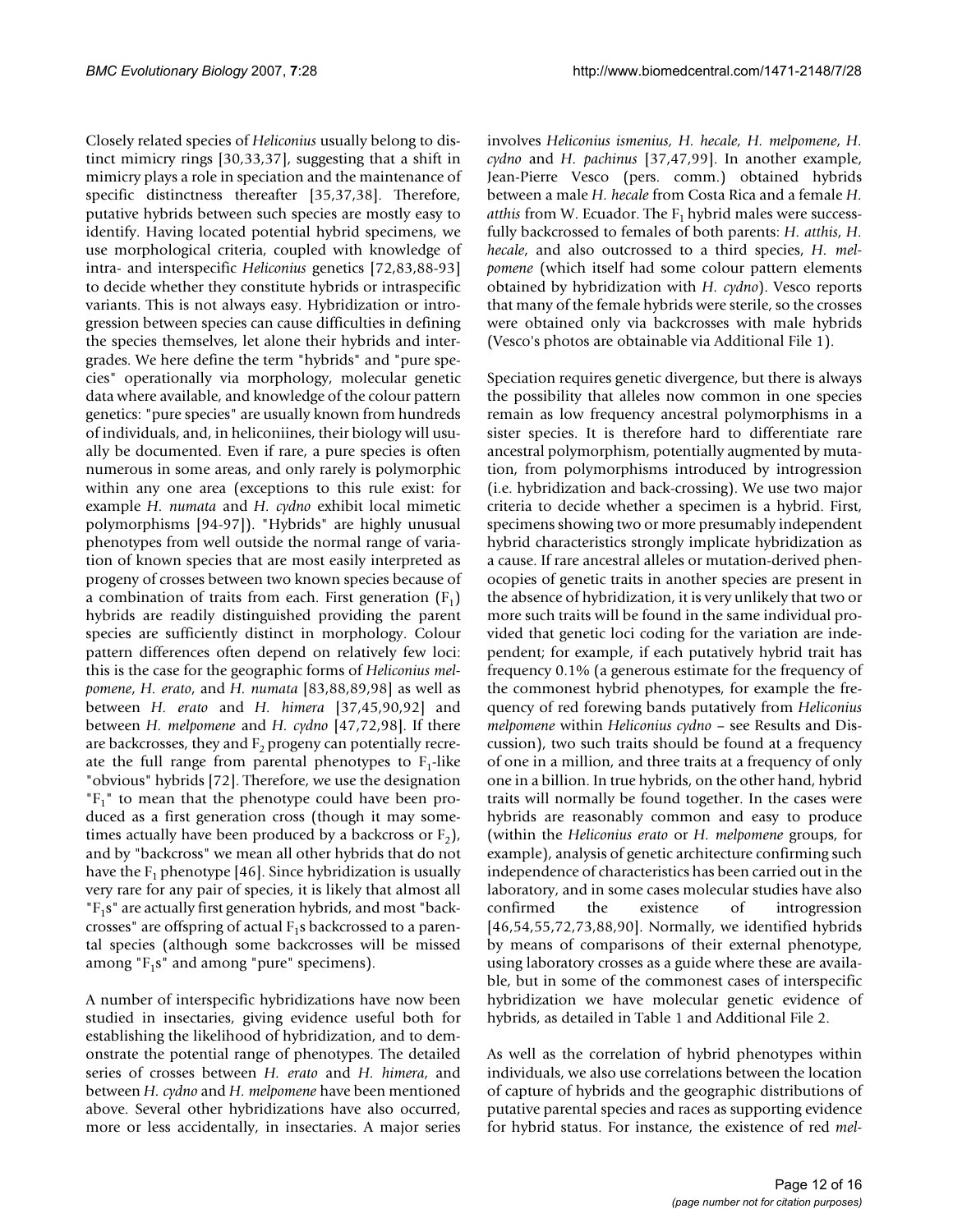*pomene*-like forewing bands in specimens otherwise similar to *H. cydno* might be due to ancestral polymorphism, because the two species are sister taxa (Fig. 1). However, a putative hybrid between *Heliconius cydno* and *H. melpomene* would be highly unlikely in Brazil or the Cauca Valley of Colombia because only *melpomene* is present in Brazil, and only *cydno* in the Cauca Valley. If on the other hand, potential hybrid variants are due to hybridization, such phenotypes should be present only in extra-Amazonian areas where both *H. cydno* and *H. melpomene* are present and where the latter has a red forewing band (as in fact they are). This geographic aid to hybrid identification is further enhanced because the species acting as parents of hybrids consist of as many as 30 very strongly divergent geographic races distinguished by colour pattern.

#### *The potential for fraudulent hybrids manufactured in captivity*

A possible consequence of the interest that these rare natural hybrids now generate on the international butterfly market is that there is a financial incentive to offer captivebred hybrid specimens for sale with fraudulent locality labels. Bred hybrids seem most likely from the late 1980s onwards, when "butterfly houses" and commercial breeding facilities in the tropics supplying livestock became more widespread. The specimens tabulated and figured here were largely collected before this time. We can be certain that the older specimens are genuine, since multiplegeneration *Heliconius* culture was unknown before the 1950s, and practised only by a handful of academic *Heliconius* biologists before the 1980s. Post-1980s specimens could be more dubious, and we have used only specimens whose provenances seem impeccable; we have visited key sites in Colombia, Costa Rica, and Panama, and have personally communicated with some of their collectors (León Denhez, Diego Torres, and Rodrigo Torres in the Cali area, Ernesto Schmidt-Mumm and Jean François LeCrom in Bogotá, José Urbina in Otanche, and Adolfo Ibarra in México).

#### *Mitochondrial DNA divergence*

DNA sequence information has been obtained for almost all species of Heliconiina [30,31,100]. In this paper we use data from 1569 bp of mitochondrial DNA of the genes *CoI*, *tRNA-leu*, and *CoII* [30] to estimate genetic divergences. Mitochondrial sequences in Lepidoptera are a particularly useful standard for genetic divergence both within and between species, for two reasons. Firstly, there is thought to be no recombination between mitochondria, due to unisexual inheritance; thus genetic divergence is unlikely to be affected by occasional introgression. Secondly, in *Heliconius*, as in many Lepidoptera [67], hybrid females are often sterile, an example of Haldane's rule. Haldane's rule will ensure that introgression of maternally inherited mitochondria is prevented at an earlier stage of speciation than for nuclear loci [38,57,65,70]; the latter may transferred between species by backcrossing of male hybrids.

### **Authors' contributions**

James Mallet conceived the idea, collated and analysed most of the data, and wrote the majority of the text. Margarita Beltrán performed the majority of the molecular work for the phylogenetic analysis of Fig. 1. Walter Neukirchen and Mauricio Linares helped to collate major groups of hybrid specimens from world Museums, and also from Linares' and especially Neukirchen's own collections, and made substantial contributions to writing the paper.

# **Additional material**

# **Additional File 1**

*Hybrids between species of* **Heliconius** *and* **Eueides** *butterflies: a database. HTML file linking to database of all known wild-caught interspecific hybrid specimens in the* Heliconiina*, consisting of introductory text, a list of specimens, together with collection data and photographs of the specimens, and links to information about some artificial hybrids and mutants in the group. This is an edited copy of our online database of*  Heliconius *hybrids [102]. To view database, download zip file and extract to a separate folder, then open index.html within that folder.* Click here for file

[\[http://www.biomedcentral.com/content/supplementary/1471-](http://www.biomedcentral.com/content/supplementary/1471-2148-7-28-S1.zip) 2148-7-28-S1.zip]

# **Additional File 2**

*Discussion of individual hybrid specimens. PDF document giving detailed evidence for the specimens in the hybrid database.* Click here for file [\[http://www.biomedcentral.com/content/supplementary/1471-](http://www.biomedcentral.com/content/supplementary/1471-2148-7-28-S2.pdf) 2148-7-28-S2.pdf]

# **Additional File 3**

*Distance measures for mtDNA among species of Heliconiina. PDF document containing table with details of average raw % DNA divergence, based on 1569 bp of the genes* CoI*,* tRNA-leu*, and* CoII*.* Click here for file

[\[http://www.biomedcentral.com/content/supplementary/1471-](http://www.biomedcentral.com/content/supplementary/1471-2148-7-28-S3.pdf) 2148-7-28-S3.pdf]

# **Additional File 4**

*Complete data for hybrids shown in Additional File 1. CSV (commadelimited text) document with complete data recorded for each hybrid specimen. This is the same as the data for Additional File 1, except that the data for web presentation in that HTML version is abbreviated for ease of presentation.*

Click here for file

[\[http://www.biomedcentral.com/content/supplementary/1471-](http://www.biomedcentral.com/content/supplementary/1471-2148-7-28-S4.csv) 2148-7-28-S4.csv]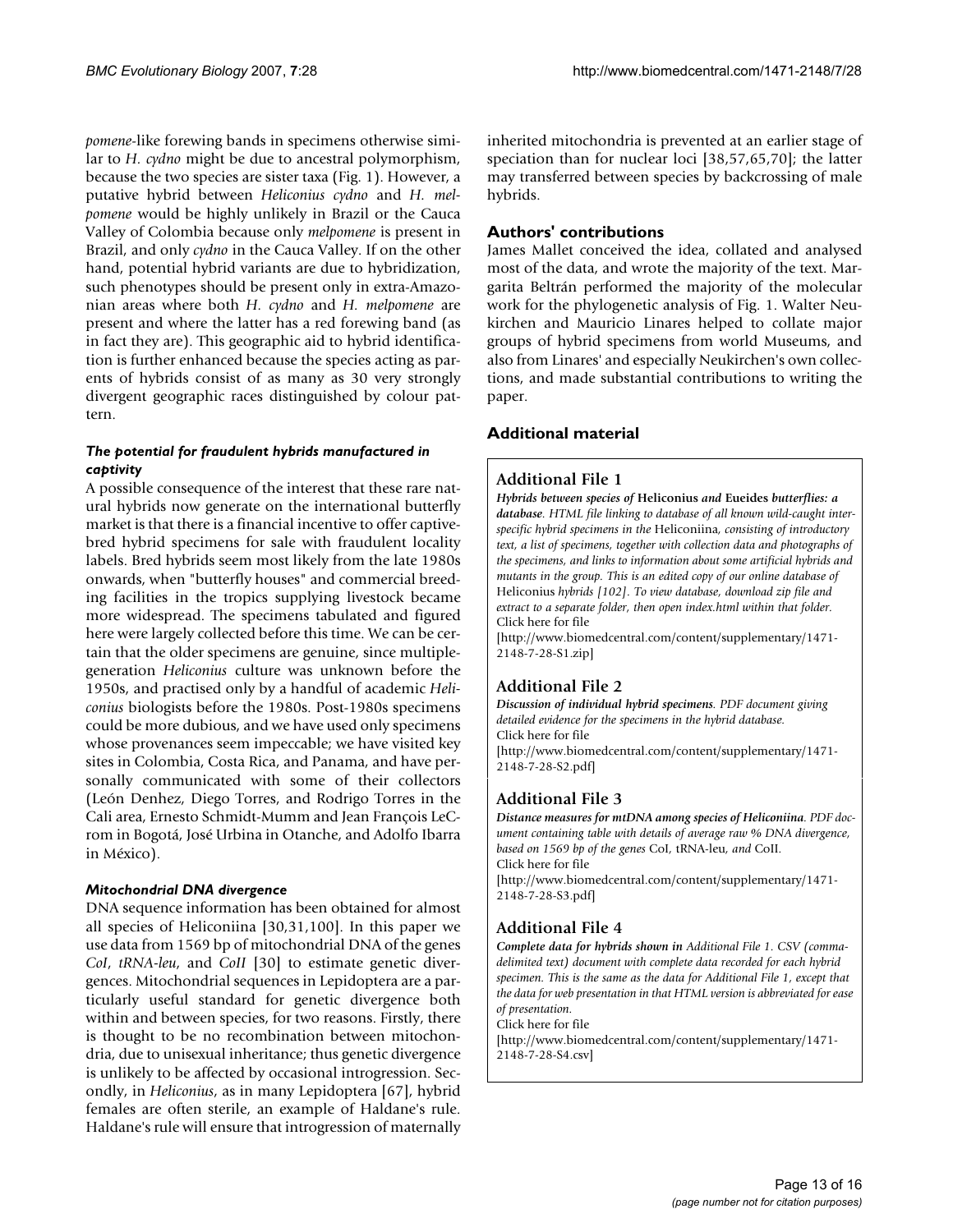#### **Acknowledgements**

This paper has benefited greatly from information, help, photos, critical discussions with Joe Bielawski, Andrew Brower, Vanessa Bull, Luis Miguel Constantino, Henri Descimon, Durrell Kapan, Lawrence E. Gilbert, Adolfo Ibarra, Chris Jiggins, Mathieu Joron, Sandra Knapp, Marcus Kronforst, Gerardo Lamas, Jean-François LeCrom, Jorge Llorente, James Mast de Maeght, Armando Luis Martínez, Owen McMillan, Russ Naisbit, Mohamed Noor, Matthias Nuss, Kerry Shaw, Felix Sperling, Jorge Soberón, Michael Turelli, Jean-Pierre Vesco, and Ziheng Yang. This work was supported by grants from NERC, BBSRC, and DEFRA-Darwin Initiative. M. Linares was supported by the Colombian foundations COLCIENCIAS and Banco de la República.

#### **References**

- 1. Berlocher SH, Feder JL: **Sympatric speciation in phytophagous insects: moving beyond controversy?** *Ann Rev Entomol* 2002, **47:**773-815.
- 2. Drès M, Mallet J: **Host races in plant-feeding insects and their importance in sympatric speciation.** *Phil Trans Roy Soc Lond B* 2002, **357:**471-492.
- 3. Gibbs HL, Sorenson MD, Marchetti K, de LB, Davies NB, Nakamura H: **[Genetic evidence for female host-specific races of the](http://www.ncbi.nlm.nih.gov/entrez/query.fcgi?cmd=Retrieve&db=PubMed&dopt=Abstract&list_uids=11001055) [common cuckoo.](http://www.ncbi.nlm.nih.gov/entrez/query.fcgi?cmd=Retrieve&db=PubMed&dopt=Abstract&list_uids=11001055)** *Nature* 2000, **407:**183-186.
- 4. Anderson TJC, Romero-Abal ME, Jaenike J: **Genetic structure and epidemiology of** *Ascaris* **populations: patterns of host affiliation in Guatemala.** *Parasitol* 1993, **107:**319-334.
- 5. Anderson TJC, Romero-Abal ME, Jaenike J: **Mitochondrial DNA and** *Ascaris* **epidemiology: the composition of parasite populations from individual hosts, families and villages.** *Parasitol* 1995, **110:**221-229.
- 6. Quicke DLJ, Donoghue AM, Brace RC: **Biochemical-genetic and ecological evidence that red/brown individuals of the anemone** *Actinia equina* **comprise two morphs in Britain.** *Marine Biol* 1983, **77:**29-37.
- 7. Simon C, Tang J, Dalwadi S, Staley G, Deniega J, Unnasch TR: **Genetic evidence for assortative mating between 13-year [cicadas and sympatric "17-year cicadas with 13-year life](http://www.ncbi.nlm.nih.gov/entrez/query.fcgi?cmd=Retrieve&db=PubMed&dopt=Abstract&list_uids=11005299) [cycles" provides support for allochronic speciation.](http://www.ncbi.nlm.nih.gov/entrez/query.fcgi?cmd=Retrieve&db=PubMed&dopt=Abstract&list_uids=11005299)** *Evolution* 2000, **54:**1326-1336.
- Schluter D, Nagel LM: Parallel speciation by natural selection. *Amer Nat* 1995, **146:**292-301.
- 9. Seehausen O, van Alphen JJM, Witte F: **Cichlid fish diversity threatened by eutrophication that curbs sexual selection.** *Science* 1997, **277:**1808-1811.
- 10. Lu G, Bernatchez L: **Correlated trophic specialization and genetic divergence in sympatric lake whitefish ecotypes (***Coregonus clupeaformis***): support for the ecological speciation hypothesis.** *Evolution* 1999, **53:**1491-1505.
- 11. Wang JY, Chou LS, White BN: **Mitochondrial DNA analysis of sympatric morphotypes of bottlenose dolphins (genus:** *Tursiops***) in Chinese waters.** *Molec Ecol* 1999, **8:**1603-1612.
- 12. Ford JKB, Ellis GM, Barrett-Lennard LG, Morton AB, Palm RS, Balcomb KC: **Dietary specialization in two sympatric populations of killer whales (***Orcinus orca***) in coastal British Columbia and adjacent waters.** *Canad J Zool* 1998, **76:**1456-1471.
- 13. Isaac NJB, Mallet J, Mace GM: **[Taxonomic inflation: its influence](http://www.ncbi.nlm.nih.gov/entrez/query.fcgi?cmd=Retrieve&db=PubMed&dopt=Abstract&list_uids=16701308) [on macroecology and conservation.](http://www.ncbi.nlm.nih.gov/entrez/query.fcgi?cmd=Retrieve&db=PubMed&dopt=Abstract&list_uids=16701308)** *Trends Ecol Evol* 2004, **19:**464-469.
- 14. Arnold ML: *Natural Hybridization and Evolution* Oxford: Oxford University Press; 1997.
- 15. Grant PR, Grant BR: **Hybridization of bird species.** *Science* 1992, **256:**193-197.
- 16. Allendorf FW, Leary RF, Spruell P, Wenburg JK: **The problems with hybrids: setting conservation guidelines.** *Trends Ecol Evol* 2001, **16:**613-622.
- 17. Seehausen O: **Hybridization and adaptive radiation.** *Trends Ecol Evol* 2003, **19:**198-207.
- 18. Mallet J: **[Hybridization as an invasion of the genome.](http://www.ncbi.nlm.nih.gov/entrez/query.fcgi?cmd=Retrieve&db=PubMed&dopt=Abstract&list_uids=16701374)** *Trends Ecol Evol* 2005, **20:**229-237.
- 19. Mayr E: *Animal Species and Evolution* Cambridge, Mass.: Harvard University Press; 1963.
- 20. Mayr E: *The Growth of Biological Thought. Diversity, Evolution, and Inheritance* Cambridge, Mass.: Belknap; 1982.
- 21. Mayr E: *Systematics and Origin of Species* New York: Columbia Univ. Press; 1942.
- 22. Endler JA: *Geographic Variation, Speciation, and Clines* Princeton, N.J.: Princeton University Press; 1977.
- 23. Barton NH, Hewitt GM: **[Adaptation, speciation and hybrid](http://www.ncbi.nlm.nih.gov/entrez/query.fcgi?cmd=Retrieve&db=PubMed&dopt=Abstract&list_uids=2677747) [zones.](http://www.ncbi.nlm.nih.gov/entrez/query.fcgi?cmd=Retrieve&db=PubMed&dopt=Abstract&list_uids=2677747)** *Nature* 1989, **341:**497-503.
- 24. Coyne JA, Orr HA: *Speciation* Sunderland, Mass.: Sinauer Associates; 2004.
- 25. Mallet J: **Species concepts.** In *Evolutionary Genetics. Concepts and Case Studies* Edited by: Fox CW. Oxford: Oxford University Press; 2006:367-373.
- 26. Harrison RG: *Hybrid Zones and the Evolutionary Process* New York: Oxford University Press; 1993.
- 27. Butlin R: **What do hybrid zones in general, and the** *Chorthippus parallelus* **zone in particular, tell us about speciation.** In *Endless Forms: Species and Speciation* Edited by: Howard DJ. New York: Oxford University Press; 1998:367-389.
- 28. Via S: **Reproductive isolation between sympatric races of pea aphids. I. Gene flow restriction and habitat choice.** *Evolution* 1999, **53:**1446-1457.
- 29. Brown KS: **The biology of** *Heliconius* **and related genera.** *Ann Rev Entomol* 1981, **26:**427-456.
- Beltrán M, Jiggins CD, Brower AVZ, Bermingham E, Mallet J: Do pol**len feeding and pupal-mating have a single origin in** *Heliconius***? Inferences from multilocus sequence data.** *Biol J Linn Soc* 2007 in press.
- 31. Brower AVZ, Egan MG: **Cladistic analysis of** *Heliconius* **butterflies and relatives (Nymphalidae: Heliconiiti): a revised phylogenetic position for** *Eueides* **based on sequences from mtDNA and a nuclear gene.** *Proc Roy Soc Lond B* 1997, **264:**969-977.
- 32. Penz CM: **Higher level phylogeny for the passion vine butterflies (Nymphalidae, Heliconiinae) based on early stage and adult morphology.** *Zool J Linn Soc* 1999, **127:**277-344.
- 33. Turner JRG: **Adaptive radiation and convergence in subdivisions of the butterfly genus** *Heliconius* **(Lepidoptera: Nymphalidae).** *Zool J Linn Soc* 1976, **58:**297-308.
- 34. Joron M, Mallet J: **Diversity in mimicry: paradox or paradigm?** *Trends Ecol Evol* 1998, **13:**461-466.
- 35. Turner JRG: **Adaptation and evolution in** *Heliconius***: a defense of neo-Darwinism.** *Ann Rev Ecol Syst* 1981, **12:**99-121.
- 36. Mallet J: **Speciation, raciation, and color pattern evolution in** *Heliconius* **butterflies: evidence from hybrid zones.** In *Hybrid Zones and the Evolutionary Process* Edited by: Harrison RG. New York: Oxford University Press; 1993:226-260.
- 37. Mallet J, McMillan WO, Jiggins CD: **Mimicry and warning color at the boundary between races and species.** In *Endless Forms: Species and Speciation* Edited by: Howard DJ. New York: Oxford Univ. Press; 1998:390-403.
- 38. Jiggins CD, Naisbit RE, Coe RL, Mallet J: **[Reproductive isolation](http://www.ncbi.nlm.nih.gov/entrez/query.fcgi?cmd=Retrieve&db=PubMed&dopt=Abstract&list_uids=11357131) [caused by colour pattern mimicry.](http://www.ncbi.nlm.nih.gov/entrez/query.fcgi?cmd=Retrieve&db=PubMed&dopt=Abstract&list_uids=11357131)** *Nature* 2001, **411:**302-305.
- 39. Jiggins CD, Emelianov I, Mallet J: **Assortative mating and speciation as pleiotropic effects of ecological adaptation: examples in moths and butterflies.** In *Insect Evolutionary Ecology* Edited by: Fellowes M. London: Royal Entomological Society; 2005:451-473.
- 40. Ackery PR, Smiles RL: **An illustrated list of the type-specimens of the Heliconiinae (Lepidoptera: Nymphalidae) in the British Museum (Natural History).** *Bull Brit Mus (Nat Hist), Entomol* 1976, **32:**171-214.
- 41. Brown KS: **An illustrated key to the silvaniform** *Heliconius* **(Lepidoptera: Nymphalidae) with descriptions of new subspecies.** *Trans Amer Entomol Soc* 1976, **102:**373-484.
- 42. Descimon H, Mast de Maeght J: **Semispecies relationships between** *Heliconius erato cyrbia* **Godt. and** *H. himera* **Hew. in southwestern Ecuador.** *J Res Lepid* 1984, **22:**229-239.
- 43. Brown KS, Fernandez Yepez F: **Los Heliconiini (Lepidoptera, Nymphalidae) de Venezuela.** *Bol Entomol Venez* 1985, **N.S.3:**29-76.
- 44. Holzinger H, Holzinger R: *Heliconius and Related Genera. Lepidoptera: Nymphalidae. The Genera Eueides, Neruda and Heliconius* Venette, France: Sciences Nat; 1994.
- 45. Jiggins CD, McMillan WO, Neukirchen W, Mallet J: **What can hybrid zones tell us about speciation? The case of** *Heliconius erato* **and** *H. himera* **(Lepidoptera: Nymphalidae).** *Biol J Linn Soc* 1996, **59:**221-242.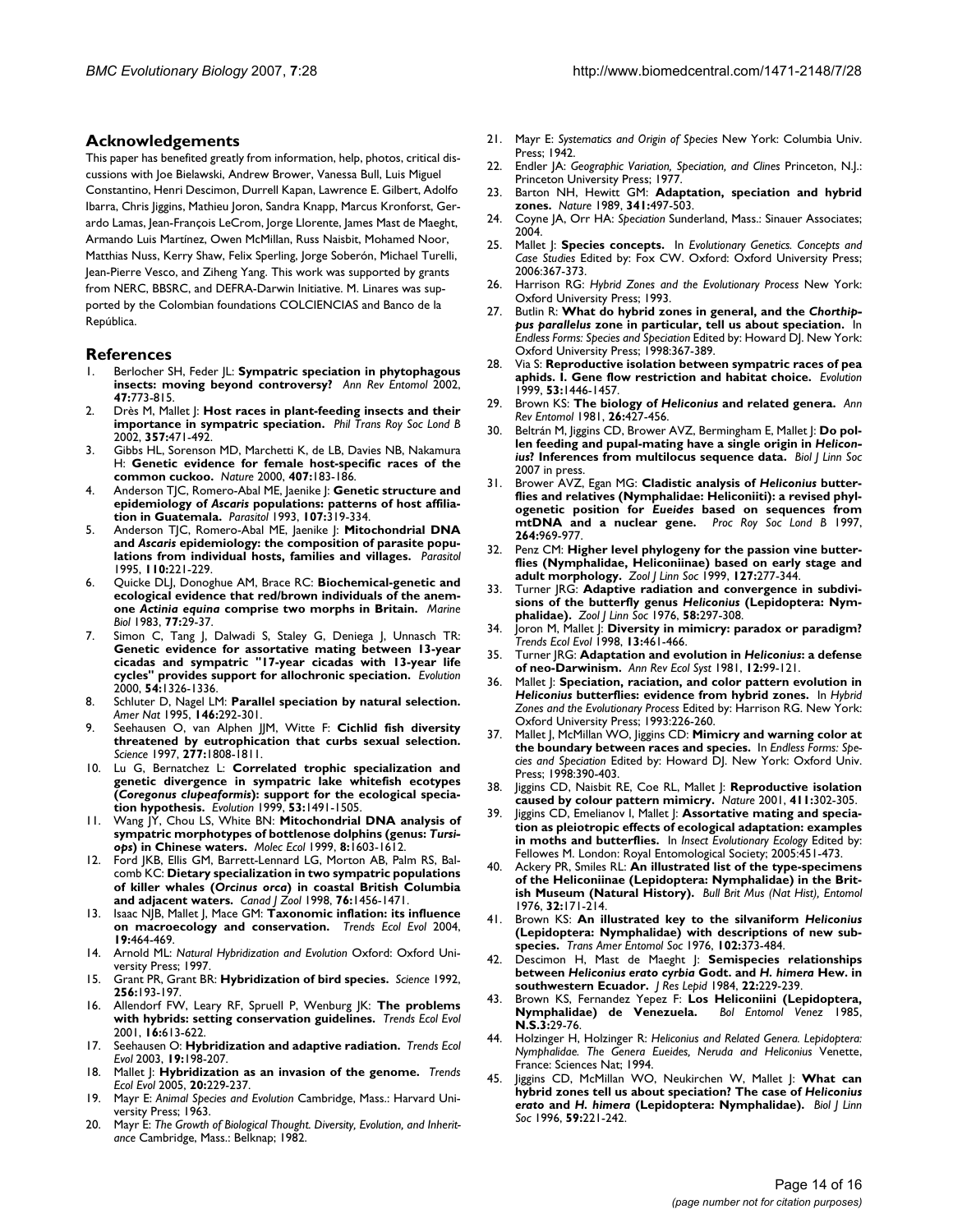- 46. Mallet J, McMillan WO, Jiggins CD: **Estimating the mating behavior of a pair of hybridizing** *Heliconius* **species in the wild.** *Evolution* 1998, **52:**503-510.
- 47. Gilbert LE: **Adaptive novelty through introgression in** *Heliconius* **wing patterns: evidence for a shared genetic "toolbox" from synthetic hybrid zones and a theory of diversification.** In *Ecology and Evolution Taking Flight: Butterflies as Model Systems* Edited by: Boggs CL. Chicago: University of Chicago Press; 2003:281-318.
- 48. Smart P: *The Illustrated Encyclopaedia of the Butterfly World* London: Hamlyn; 1976.
- 49. D'Abrera B: *Butterflies of the Neotropical region, Part II. Danaidae, Ithomiidae, Heliconidae & Morphidae edn* Ferny Creek, Victoria, Australia: Hill House; 1984.
- 50. Brower AVZ: **Rapid morphological radiation and convergence among races of the butterfly** *Heliconius erato* **inferred from patterns of mitochondrial DNA evolution.** *Proc Natl Acad Sci, USA* 1994, **91:**6491-6495.
- 51. Jiggins CD, McMillan WO, King P, Mallet J: **The maintenance of species differences across a** *Heliconius* **hybrid zone.** *Heredity* 1997, **79:**495-505.
- 52. Jiggins CD, Davies N: **Genetic evidence for a sibling species of** *Heliconius charithonia* **(Lepidoptera: Nymphalidae).** *Biol J Linn Soc* 1998, **64:**57-67.
- 53. Jiggins CD, Mallet J: **[Bimodal hybrid zones and speciation.](http://www.ncbi.nlm.nih.gov/entrez/query.fcgi?cmd=Retrieve&db=PubMed&dopt=Abstract&list_uids=10802556)** *Trends Ecol Evol* 2000, **15:**250-255.
- 54. Bull V, Beltrán M, Jiggins CD, McMillan WO, Bermingham E, Mallet J: **Polyphyly and gene flow between non-sibling** *Heliconius* **[spe](http://www.ncbi.nlm.nih.gov/entrez/query.fcgi?cmd=Retrieve&db=PubMed&dopt=Abstract&list_uids=16630334)[cies.](http://www.ncbi.nlm.nih.gov/entrez/query.fcgi?cmd=Retrieve&db=PubMed&dopt=Abstract&list_uids=16630334)** *BMC Biol* 2006, **4:**11.
- 55. Kronforst MR, Young LG, Blume LM, Gilbert LE: **Multilocus analysis of admixture and introgression among hybridizing** *Heliconius* **[butterflies.](http://www.ncbi.nlm.nih.gov/entrez/query.fcgi?cmd=Retrieve&db=PubMed&dopt=Abstract&list_uids=16892975)** *Evolution* 2006, **60:**1254-1268.
- 56. Lamas G: **Heliconiinae.** In *Hesperioidea Papilionoidea* Edited by: Lamas G. Gainesville, Florida: Association for Tropical Lepidoptera. Scientific Publishers; 2004:261-274.
- 57. Sperling FAH: **Natural hybrids of** *Papilio* **(Insecta: Lepidoptera): poor taxonomy or interesting evolutionary problem?** *Canad J Zool* 1990, **68:**1790-1799.
- 58. Prager EM, Wilson AC: **Slow evolutionary loss of the potential for interspecific hybridization in birds: a manifestation of slow regulatory evolution.** *Proc Natl Acad Sci, USA* 1975, **72:**200-204.
- 59. Mayr E: *Toward a New Philosophy of Biology* Cambridge, Mass.: Harvard University Press; 1988.
- 60. Rhymer JM, Simberloff D: **Extinction by hybridization and introgression.** *Ann Rev Ecol Syst* 1996, **27:**83-109.
- 61. Roush W: **Hybrids consummate species invasion.** *Science* 1997, **277:**316-317.
- 62. Smiley JT: **Plant chemistry and the evolution of host specificity: new evidence from** *Heliconius* **and** *Passiflora***.** *Science* 1978, **201:**745-747.
- 63. Estrada C, Jiggins CD: **Patterns of pollen feeding and habitat preference among** *Heliconius* **species.** *Ecol Entomol* 2002, **27:**448-456.
- 64. Roberts MS, Cohan FM: **The effect of DNA sequence divergence on sexual isolation in** *Bacillus***[.](http://www.ncbi.nlm.nih.gov/entrez/query.fcgi?cmd=Retrieve&db=PubMed&dopt=Abstract&list_uids=8325477)** *Genetics* 1993, **134:**401-408.
- 65. Naisbit RE, Jiggins CD, Linares M, Mallet J: **Hybrid sterility, Haldane's rule, and speciation in** *Heliconius cydno* **and** *H. melpomene***[.](http://www.ncbi.nlm.nih.gov/entrez/query.fcgi?cmd=Retrieve&db=PubMed&dopt=Abstract&list_uids=12196397)** *Genetics* 2002, **161:**1517-1526.
- 66. Mavárez J, Salazar C, Bermingham E, Salcedo C, Jiggins CD, Linares M: **Speciation by hybridization in** *Heliconius* **[butterflies.](http://www.ncbi.nlm.nih.gov/entrez/query.fcgi?cmd=Retrieve&db=PubMed&dopt=Abstract&list_uids=16778888)** *Nature* 2006, **441:**868-871.
- 67. Presgraves DC: **[Patterns of postzygotic isolation in Lepidop](http://www.ncbi.nlm.nih.gov/entrez/query.fcgi?cmd=Retrieve&db=PubMed&dopt=Abstract&list_uids=12144018)[tera.](http://www.ncbi.nlm.nih.gov/entrez/query.fcgi?cmd=Retrieve&db=PubMed&dopt=Abstract&list_uids=12144018)** *Evolution* 2002, **56:**1168-1183.
- 68. McMillan WO, Jiggins CD, Mallet J: **What initiates speciation in** Proc Natl Acad Sci, USA 1997, **94:**8628-8633.
- Salazar CA, Jiggins CD, Arias CF, Tobler A, Bermingham E, Linares M: **Hybrid incompatibility is consistent with a hybrid origin of** *Heliconius heurippa* **Hewitson from its close relatives,** *Heliconius cydno* **Doubleday and** *Heliconius melpomene* **[Linnaeus.](http://www.ncbi.nlm.nih.gov/entrez/query.fcgi?cmd=Retrieve&db=PubMed&dopt=Abstract&list_uids=15715831)** *J Evol Biol* 2005, **18:**247-256.
- Jiggins CD, Linares M, Naisbit RE, Salazar C, Yang Z, Mallet J: [Sex](http://www.ncbi.nlm.nih.gov/entrez/query.fcgi?cmd=Retrieve&db=PubMed&dopt=Abstract&list_uids=11580022)**[linked hybrid sterility in a butterfly.](http://www.ncbi.nlm.nih.gov/entrez/query.fcgi?cmd=Retrieve&db=PubMed&dopt=Abstract&list_uids=11580022)** *Evolution* 2001, **55:**1631-1638.
- 71. Darwin C: *On the Origin of Species by Means of Natural Selection, or the Preservation of Favoured Races in the Struggle for Life* London: John Murray; 1859.
- 72. Naisbit RE, Jiggins CD, Mallet J: **Mimicry: developmental genes that contribute to speciation.** *Evol Devel* 2003, **5:**269-280.
- 73. Linares M: *Adaptive microevolution through hybridization and biotic destruction in the neotropics* University of Texas at Austin Ph.D.; 1989.
- 74. Linares M: **The ghost of mimicry past: laboratory reconstitution of an extinct butterfly 'race'.** *Heredity* 1997, **78:**628-635.
- 75. Kronforst MR, Young LG, Kapan DD, McNeely C, O'Neill RJ, Gilbert LE: **Linkage of butterfly mate preference and wing color preference cue at the genomic location of** *wingless***.** *Proc Natl Acad Sci, USA* 2006, **103:**6575-6580.
- 76. Mallet J: **Hybrid speciation.** *Nature* 2007 in press.
- 77. Baum DA, Shaw KL: **Genealogical perspectives on the species problem.** In *Experimental and Molecular Approaches to Plant Biosystematics* Edited by: Hoch PC. St. Louis, Missouri: Missouri Botanical Garden; 1995:289-303.
- 78. Maddison WP: **Gene trees in species trees.** *Syst Biol* 1997, **46:**523-536.
- 79. Wang RL, Wakeley J, Hey J: **Gene flow and natural selection in the origin of** *Drosophila pseudoobscura* **[and close relatives.](http://www.ncbi.nlm.nih.gov/entrez/query.fcgi?cmd=Retrieve&db=PubMed&dopt=Abstract&list_uids=9383055)** *Genetics* 1997, **147:**1091-1106.
- 80. Wilding CS, Butlin RK, Grahame J: **Differential gene exchange between parapatric morphs of** *Littorina saxatilis* **detected using AFLP markers.** *J Evol Biol* 2001, **14:**611-619.
- Emelianov I, Marec F, Mallet J: Genomic evidence for divergence **with gene flow in host races of the larch budmoth.** *Proc Roy Soc Lond B* 2004, **271:**97-105.
- 82. Turner TL, Hahn MW, Nuzhdin SV: **Genomic islands of speciation in** *Anopheles gambiae***.** *Public Library of Science – Biology* 2005, **3:**e285, 1572-e285, 1578.
- 83. Joron M, Papa R, Beltrán M, Chamberlain N, Mavárez J, Baxter S, *et al.*: **A conserved supergene locus controls colour pattern diversity in** *Heliconius* **butterflies.** *Public Library of Science – Biology* 2006, **4:**e303.
- 84. Doolittle WF: **[Phylogenetic classification and the universal](http://www.ncbi.nlm.nih.gov/entrez/query.fcgi?cmd=Retrieve&db=PubMed&dopt=Abstract&list_uids=10381871) [tree.](http://www.ncbi.nlm.nih.gov/entrez/query.fcgi?cmd=Retrieve&db=PubMed&dopt=Abstract&list_uids=10381871)** *Science* 1999, **284:**2124-2129.
- 85. Mallet J: **A species definition for the Modern Synthesis.** *Trends Ecol Evol* 1995, **10:**294-299.
- 86. Emsley MG: **Speciation in** *Heliconius* **(Lep., Nymphalidae): morphology and geographic distribution.** *Zoologica, N Y* 1965, **50:**191-254.
- 87. Mallet J, Gilbert LE: **Why are there so many mimicry rings? Correlations between habitat, behaviour and mimicry in** *Heliconius* **butterflies.** *Biol J Linn Soc* 1995, **55:**159-180.
- 88. Sheppard PM, Turner JRG, Brown KS, Benson WW, Singer MC: **Genetics and the evolution of muellerian mimicry in** *Heliconius* **butterflies.** *Philosophical Transactions of the Royal Society of London Series B-Biological Sciences* 1985, **308:**433-613.
- 89. Mallet J: **The genetics of warning colour in Peruvian hybrid zones of** *Heliconius erato* **and** *H. melpomene***.** *Proc Roy Soc Lond B* 1989, **236:**163-185.
- 90. Jiggins CD, McMillan WO: **The genetic basis of an adaptive radiation: warning colour in two** *Heliconius* **species.** *Proc Roy Soc Lond B* 1997, **264:**1167-1175.
- 91. Linares M: **The genetics of the mimetic coloration in the butterfly** *Heliconius cydno weymeri***.** *J Hered* 1996, **87:**142-149.
- Kapan DD, Flanagan NS, Tobler A, Papa R, Reed RD, cevedo Gonzalez J, *et al.*: **Localization of Müllerian mimicry genes on a dense linkage map of** *Heliconius erato***[.](http://www.ncbi.nlm.nih.gov/entrez/query.fcgi?cmd=Retrieve&db=PubMed&dopt=Abstract&list_uids=16489214)** *Genetics* 2006, **173:**735-757.
- Jiggins CD, Mavárez J, Beltrán M, McMillan WO, Johnston JS, Bermingham E: A genetic linkage map of the mimetic butterfly, Heli*conius melpomene***[.](http://www.ncbi.nlm.nih.gov/entrez/query.fcgi?cmd=Retrieve&db=PubMed&dopt=Abstract&list_uids=15489522)** *Genetics* 2005, **171:**557-570.
- 94. Brown KS, Benson WW: **Adaptive polymorphism associated with multiple Müllerian mimicry in** *Heliconius numata* **(Lepid.: Nymph.).** *Biotropica* 1974, **6:**205-228.
- 95. Joron M, Wynne IR, Lamas G, Mallet J: **Variable selection and the coexistence of multiple mimetic forms of the butterfly** *Heliconius numata***.** *Evol Ecol* 2001, **13:**721-754.
- 96. Kapan DD: **[Three-butterfly system provides a field test of](http://www.ncbi.nlm.nih.gov/entrez/query.fcgi?cmd=Retrieve&db=PubMed&dopt=Abstract&list_uids=11201741) [Müllerian mimicry.](http://www.ncbi.nlm.nih.gov/entrez/query.fcgi?cmd=Retrieve&db=PubMed&dopt=Abstract&list_uids=11201741)** *Nature* 2001, **409:**338-340.
- 97. Mallet J: **Causes and consequences of a lack of coevolution in Müllerian mimicry.** *Evol Ecol* 2001, **13:**777-806.